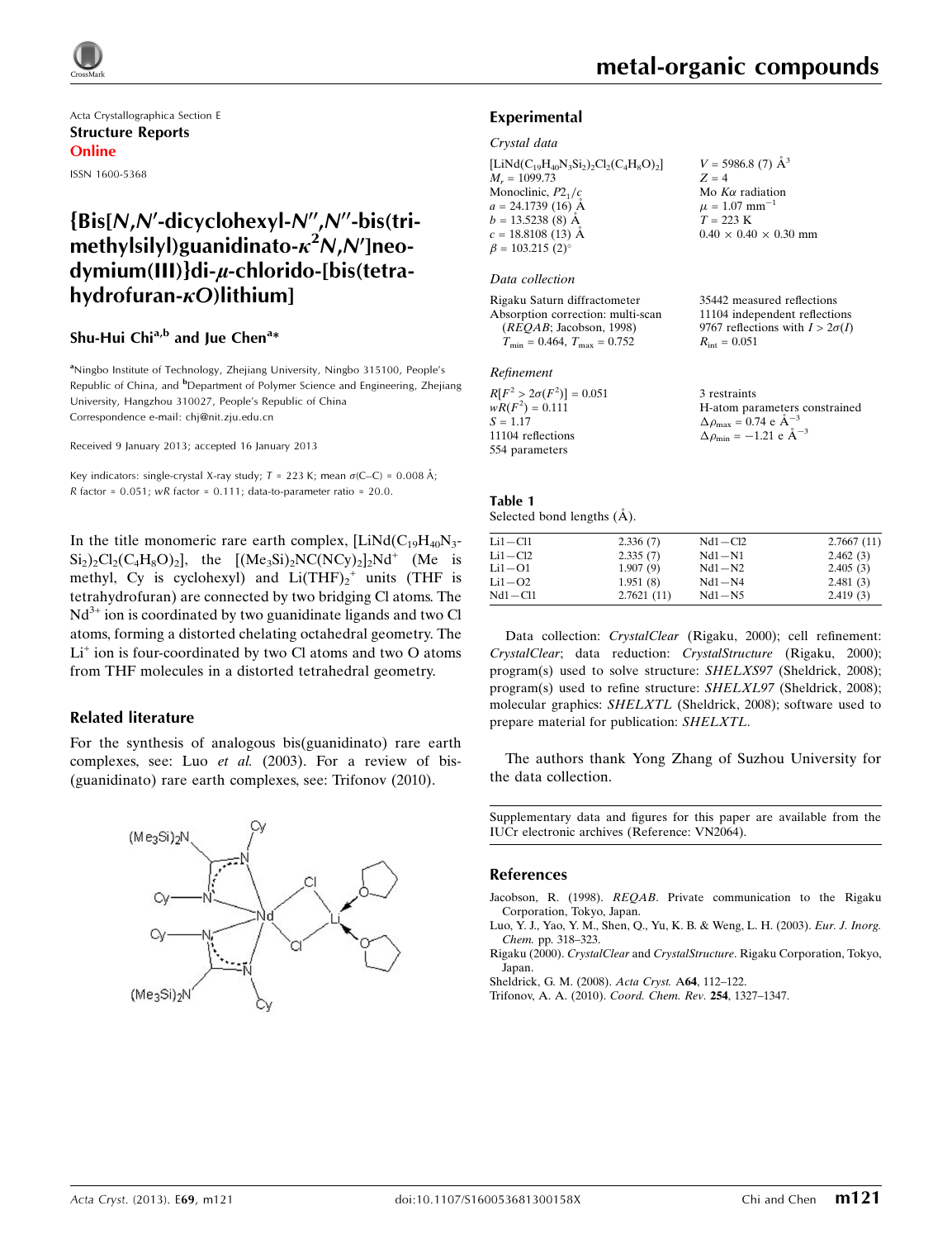# **supporting information**

*Acta Cryst.* (2013). E**69**, m121 [doi:10.1107/S160053681300158X]

## **{Bis[***N***,***N***′-dicyclohexyl-***N***′′ ,***N***′′-bis(trimethylsilyl)guanidinato***κ***2** *N***,***N***′]neodymium(III)}di-***µ***-chlorido-[bis(tetrahydrofuran-***κO***)lithium]**

## **Shu-Hui Chi and Jue Chen**

## **S1. Comment**

Rare earth metal chlorides are important precursors for preparing rare-earth metal derivatives such as *Ln*—C and *Ln*—N *σ*-bonded complexes (Trifonov, 2010). In the title complex, the Nd—N distances range from 2.405 (3) to 2.481 (3) Å, which are consistent with those in  $\{(i-PrN)_2C[N(SiMe_3)_2]\}$ <sub>2</sub>Nd( $\mu$ -Cl)<sub>2</sub>Li(THF)<sub>2</sub> (2.398 (7) to 2.477 (7) Å) and  $\{(i-PrN)_2C[N(SiMe_3)_2]\}$ PrN)2C[N(*i*-Pr)2]}2Nd(*µ*-Cl)2Li(TMEDA) (2.406 (3) to 2.475 (3) Å; Luo *et al.*, 2003), suggesting the delocalization of *π*electrons within the NCN fragments in the guanidinato ligands. The Nd—Cl distances are 2.7621 (11) and 2.7667 (11) Å, which are comparable to those in  $\{(i-PrN)_2C[N(SiMe_3)_2]\}$ .  $Nd(\mu$ -Cl)<sub>2</sub>Li(THF)<sub>2</sub> (2.746 (3) to 2.768 (3) Å) and  $\{(i-PrN)_2C[N(SiMe_3)_2]\}$ . PrN)<sub>2</sub>C[N(*i*-Pr)<sub>2</sub>] $\{2Nd(\mu$ -Cl)<sub>2</sub>Li(TMEDA) (2.7888 (9) to 2.7747 (9) Å; Luo *et al.*, 2003). The orientation of the N(SiMe<sub>3)2</sub> groups relative to the NCNNd plane is approximately perpendicular, which increases the steric bulk above and below the planar guanidinato ligand.

### **S2. Experimental**

The bis(guanidinato) neodymium chloride ate complex was prepared by the reaction of  $NdCl<sub>3</sub>$  with 2 equiv. of guanidinato lithium in THF at room temperature. Blue crystals suitable for X-ray analysis were grown from a toluene solution at 243 K.

## **S3. Refinement**

H-atoms were placed in calculated positions, with  $C_{sp}$ —H = 0.99 Å,  $C_{sp2}$ —H = 0.98 Å,  $C_{sp3}$ —H = 0.97 Å and were included in the refinement in the riding model approximation, with  $U_{iso}(H) = 1.2U_{eq}(C_{sp}, N)$  or  $1.2U_{eq}(C_{sp2})$  or  $1.5U_{eq}(C_{sp3})$ . Four restraints and constraints (DFIX, EADP) were used to regularize some small parts of the structure.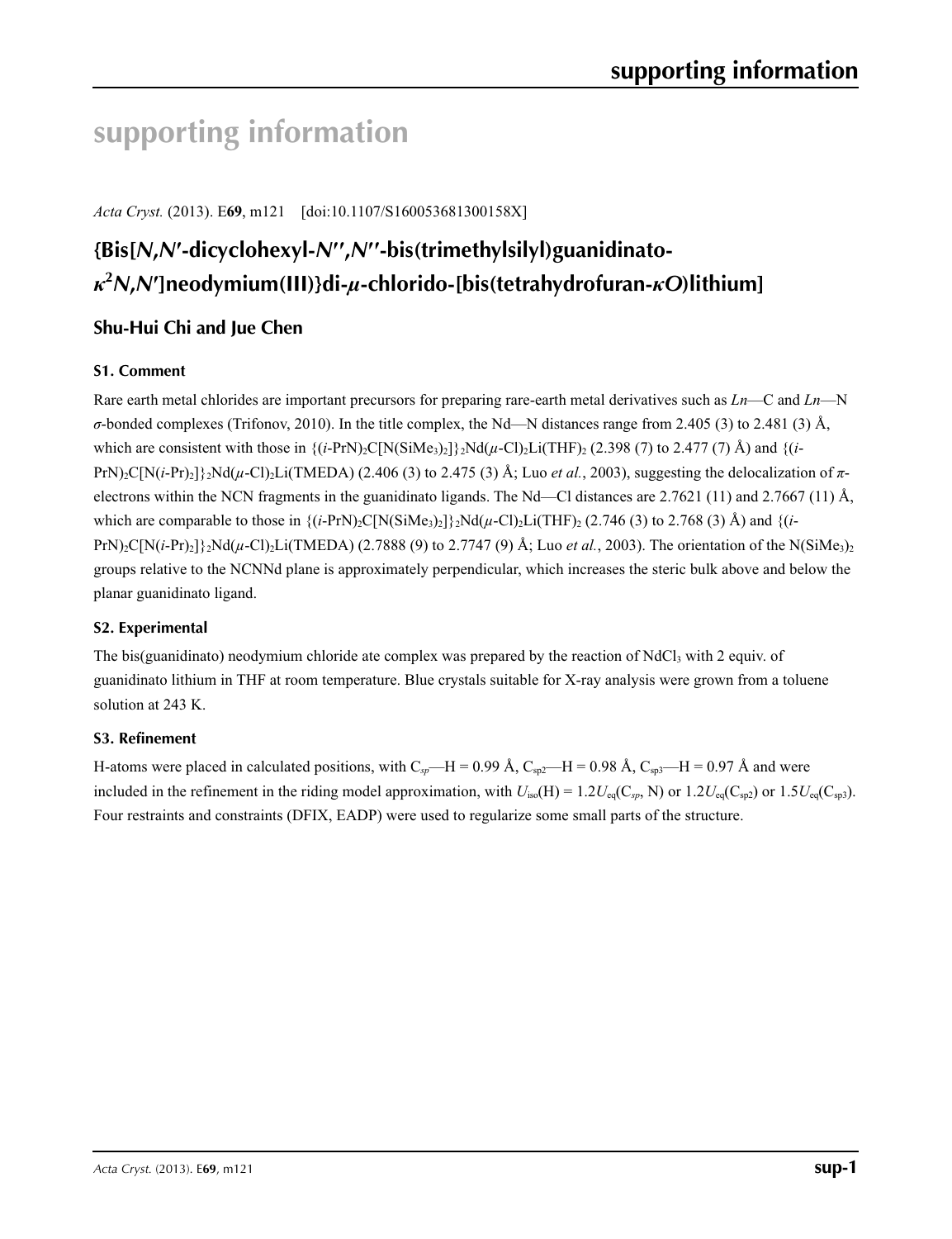

### **Figure 1**

Molecular structure of the title compound with displacement elliposids drawn at the 10% probability level. Atoms with suffix A are generated by the symmetry operation  $(1 - x, 1 - y, 1 - z)$ .

## {Bis[N,N'-dicyclohexyl-N",N"-bis(trimethylsilyl)guanidinato- $\kappa^2 N$ ,N']neodymium(III)}di-µ-

## **chlorido-[bis(tetrahydrofuran-***κO***)lithium]**

| Crystal data                                                                                                                                                                                                                                                             |                                                                                                                                                                                                                                                                             |
|--------------------------------------------------------------------------------------------------------------------------------------------------------------------------------------------------------------------------------------------------------------------------|-----------------------------------------------------------------------------------------------------------------------------------------------------------------------------------------------------------------------------------------------------------------------------|
| $[LiNd(C_{19}H_{40}N_3Si_2)_2Cl_2(C_4H_8O)_2]$<br>$M_r = 1099.73$<br>Monoclinic, $P2_1/c$<br>Hall symbol: -P 2ybc<br>$a = 24.1739(16)$ Å<br>$b = 13.5238(8)$ Å<br>$c = 18.8108(13)$ Å<br>$\beta$ = 103.215 (2) <sup>o</sup><br>$V = 5986.8(7)$ Å <sup>3</sup><br>$Z = 4$ | $F(000) = 2332$<br>$D_x = 1.220$ Mg m <sup>-3</sup><br>Mo Ka radiation, $\lambda = 0.71075$ Å<br>Cell parameters from 22051 reflections<br>$\theta$ = 3.0–27.5°<br>$\mu = 1.07$ mm <sup>-1</sup><br>$T = 223 \text{ K}$<br>Block, blue<br>$0.40 \times 0.40 \times 0.30$ mm |
| Data collection                                                                                                                                                                                                                                                          |                                                                                                                                                                                                                                                                             |
| Rigaku Saturn<br>diffractometer<br>Radiation source: fine-focus sealed tube<br>Graphite monochromator<br>Detector resolution: $14.63$ pixels mm <sup>-1</sup><br>$\omega$ scans                                                                                          | Absorption correction: multi-scan<br>(REOAB; Jacobson, 1998)<br>$T_{\min} = 0.464$ , $T_{\max} = 0.752$<br>35442 measured reflections<br>11104 independent reflections<br>9767 reflections with $I > 2\sigma(I)$<br>$R_{\text{int}} = 0.051$                                |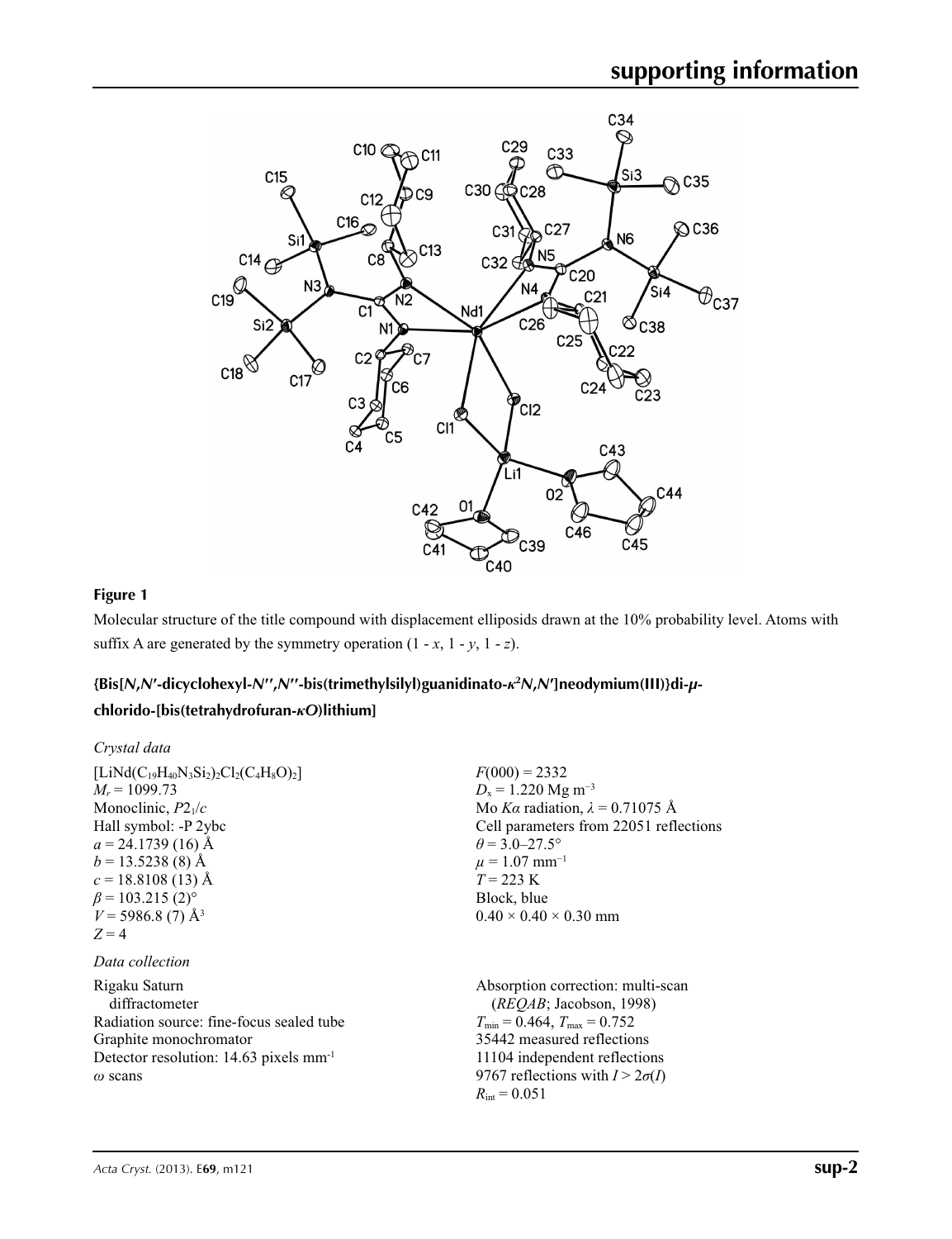| $\theta_{\text{max}} = 25.5^{\circ}, \theta_{\text{min}} = 3.0^{\circ}$ | $k = -13 \rightarrow 16$                                     |
|-------------------------------------------------------------------------|--------------------------------------------------------------|
| $h = -26 \rightarrow 29$                                                | $l = -22 \rightarrow 22$                                     |
| Refinement                                                              |                                                              |
| Refinement on $F^2$                                                     | Secondary atom site location: difference Fourier             |
| Least-squares matrix: full                                              | map                                                          |
| $R[F^2 > 2\sigma(F^2)] = 0.051$                                         | Hydrogen site location: inferred from                        |
| $wR(F^2) = 0.111$                                                       | neighbouring sites                                           |
| $S = 1.17$                                                              | H-atom parameters constrained                                |
| 11104 reflections                                                       | $w = 1/[\sigma^2(F_0^2) + (0.0336P)^2 + 2.446P]$             |
| 554 parameters                                                          | where $P = (F_o^2 + 2F_c^2)/3$                               |
| 3 restraints                                                            | $(\Delta/\sigma)_{\text{max}} = 0.002$                       |
| Primary atom site location: structure-invariant                         | $\Delta \rho_{\text{max}} = 0.74 \text{ e } \text{\AA}^{-3}$ |
| direct methods                                                          | $\Delta \rho_{\rm min} = -1.21$ e Å <sup>-3</sup>            |

#### *Special details*

**Geometry**. All e.s.d.'s (except the e.s.d. in the dihedral angle between two l.s. planes) are estimated using the full covariance matrix. The cell e.s.d.'s are taken into account individually in the estimation of e.s.d.'s in distances, angles and torsion angles; correlations between e.s.d.'s in cell parameters are only used when they are defined by crystal symmetry. An approximate (isotropic) treatment of cell e.s.d.'s is used for estimating e.s.d.'s involving l.s. planes.

**Refinement**. Refinement of  $F^2$  against ALL reflections. The weighted *R*-factor  $wR$  and goodness of fit *S* are based on  $F^2$ , conventional *R*-factors *R* are based on *F*, with *F* set to zero for negative  $F^2$ . The threshold expression of  $F^2 > \sigma(F^2)$  is used only for calculating *R*-factors(gt) *etc*. and is not relevant to the choice of reflections for refinement. *R*-factors based on *F*<sup>2</sup> are statistically about twice as large as those based on *F*, and *R*- factors based on ALL data will be even larger.

*Fractional atomic coordinates and isotropic or equivalent isotropic displacement parameters (Å2 )*

|                  | $\boldsymbol{x}$ | $\mathcal V$ | $\boldsymbol{z}$ | $U_{\rm iso}*/U_{\rm eq}$ |  |
|------------------|------------------|--------------|------------------|---------------------------|--|
| Nd1              | 0.753934(8)      | 0.681163(16) | 0.493605(11)     | 0.03401(9)                |  |
| C <sub>11</sub>  | 0.72460(5)       | 0.82878(8)   | 0.57959(6)       | 0.0490(3)                 |  |
| Cl2              | 0.78168(5)       | 0.84300(8)   | 0.41875(6)       | 0.0479(3)                 |  |
| Si1              | 0.92517(5)       | 0.44819(10)  | 0.64320(7)       | 0.0501(3)                 |  |
| Si <sub>2</sub>  | 0.88678(5)       | 0.59797(10)  | 0.74807(6)       | 0.0492(3)                 |  |
| Si3              | 0.59076(6)       | 0.44378(11)  | 0.32461(8)       | 0.0569(4)                 |  |
| Si <sub>4</sub>  | 0.61562(5)       | 0.62828(10)  | 0.24047(6)       | 0.0463(3)                 |  |
| O <sub>1</sub>   | 0.78568(17)      | 1.0620(3)    | 0.5248(2)        | 0.0724(10)                |  |
| O <sub>2</sub>   | 0.67309(16)      | 1.0011(3)    | 0.43762(18)      | 0.0796(12)                |  |
| N1               | 0.85395(13)      | 0.6531(3)    | 0.55572(17)      | 0.0368(8)                 |  |
| N2               | 0.78750(13)      | 0.5577(3)    | 0.58538(18)      | 0.0403(8)                 |  |
| N <sub>3</sub>   | 0.88311(13)      | 0.5457(2)    | 0.66146(17)      | 0.0383(8)                 |  |
| N <sub>4</sub>   | 0.65391(13)      | 0.6378(3)    | 0.43657(17)      | 0.0408(8)                 |  |
| N <sub>5</sub>   | 0.72343(13)      | 0.5678(3)    | 0.39276(17)      | 0.0398(8)                 |  |
| N <sub>6</sub>   | 0.62701(13)      | 0.5540(3)    | 0.31891(17)      | 0.0390(8)                 |  |
| C1               | 0.84171(16)      | 0.5852(3)    | 0.6009(2)        | 0.0348(9)                 |  |
| C <sub>2</sub>   | 0.90922(16)      | 0.7015(3)    | 0.5676(2)        | 0.0375(9)                 |  |
| H2               | 0.9371           | 0.6624       | 0.6034           | $0.045*$                  |  |
| C <sub>3</sub>   | 0.90659(17)      | 0.8054(3)    | 0.5973(2)        | 0.0450(11)                |  |
| H <sub>3</sub> A | 0.8960           | 0.8018       | 0.6445           | $0.054*$                  |  |
| H3B              | 0.8771           | 0.8430       | 0.5638           | $0.054*$                  |  |
| C4               | 0.96352(19)      | 0.8600(4)    | 0.6070(3)        | 0.0558(12)                |  |
| H4A              | 0.9593           | 0.9277       | 0.6238           | $0.067*$                  |  |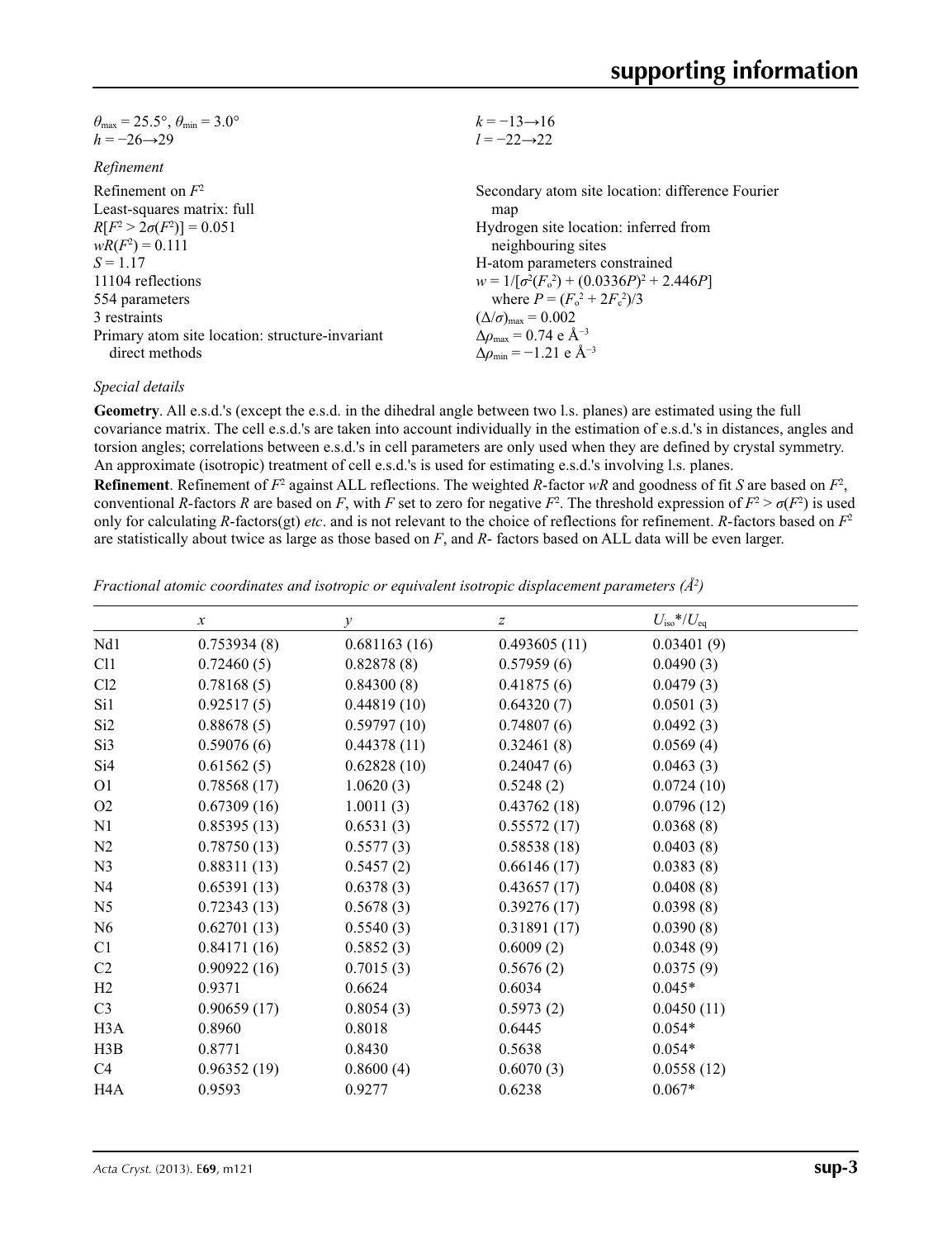| H <sub>4</sub> B  | 0.9922      | 0.8265    | 0.6445    | $0.067*$   |
|-------------------|-------------|-----------|-----------|------------|
| C <sub>5</sub>    | 0.9834(2)   | 0.8634(4) | 0.5361(3) | 0.0587(13) |
| H <sub>5</sub> A  | 1.0210      | 0.8941    | 0.5447    | $0.070*$   |
| H5B               | 0.9570      | 0.9036    | 0.5002    | $0.070*$   |
| C6                | 0.98606(18) | 0.7594(4) | 0.5064(3) | 0.0538(12) |
| H <sub>6</sub> A  | 1.0152      | 0.7214    | 0.5402    | $0.065*$   |
| H6B               | 0.9971      | 0.7629    | 0.4594    | $0.065*$   |
| C7                | 0.92895(17) | 0.7061(3) | 0.4959(2) | 0.0455(11) |
| H7A               | 0.9326      | 0.6389    | 0.4781    | $0.055*$   |
| H7B               | 0.9004      | 0.7410    | 0.4590    | $0.055*$   |
| C8                | 0.76545(17) | 0.4788(3) | 0.6239(2) | 0.0448(10) |
| H8                | 0.7922      | 0.4671    | 0.6715    | $0.054*$   |
| C9                | 0.7578(2)   | 0.3830(4) | 0.5796(3) | 0.0598(13) |
| H9A               | 0.7340      | 0.3964    | 0.5310    | $0.072*$   |
| H9B               | 0.7951      | 0.3609    | 0.5733    | $0.072*$   |
| C10               | 0.7309(3)   | 0.3000(4) | 0.6148(3) | 0.0836(18) |
| H10A              | 0.7250      | 0.2423    | 0.5824    | $0.100*$   |
| H10B              | 0.7567      | 0.2807    | 0.6609    | $0.100*$   |
| C11               | 0.6750(3)   | 0.3323(5) | 0.6294(4) | 0.093(2)   |
|                   | 0.6602      |           |           |            |
| H <sub>11</sub> A | 0.6476      | 0.2798    | 0.6558    | $0.111*$   |
| H11B              |             | 0.3428    | 0.5828    | $0.111*$   |
| C12               | 0.6812(3)   | 0.4270(5) | 0.6740(3) | 0.092(2)   |
| H <sub>12</sub> A | 0.7051      | 0.4143    | 0.7227    | $0.111*$   |
| H12B              | 0.6437      | 0.4483    | 0.6797    | $0.111*$   |
| C13               | 0.7081(2)   | 0.5101(4) | 0.6370(3) | 0.0702(15) |
| H <sub>13</sub> A | 0.6825      | 0.5271    | 0.5902    | $0.084*$   |
| H13B              | 0.7130      | 0.5692    | 0.6680    | $0.084*$   |
| C14               | 1.0021(2)   | 0.4727(5) | 0.6799(4) | 0.0865(19) |
| H <sub>14</sub> A | 1.0127      | 0.5333    | 0.6588    | $0.130*$   |
| H14B              | 1.0242      | 0.4181    | 0.6675    | $0.130*$   |
| H14C              | 1.0096      | 0.4794    | 0.7326    | $0.130*$   |
| C15               | 0.9085(2)   | 0.3303(4) | 0.6860(3) | 0.0695(15) |
| H <sub>15</sub> A | 0.9202      | 0.3358    | 0.7387    | $0.104*$   |
| H15B              | 0.9288      | 0.2761    | 0.6695    | $0.104*$   |
| H <sub>15</sub> C | 0.8680      | 0.3178    | 0.6718    | $0.104*$   |
| C16               | 0.9122(2)   | 0.4321(4) | 0.5427(3) | 0.0664(14) |
| H <sub>16</sub> A | 0.8716      | 0.4323    | 0.5218    | $0.100*$   |
| H16B              | 0.9282      | 0.3696    | 0.5319    | $0.100*$   |
| H16C              | 0.9300      | 0.4858    | 0.5220    | $0.100*$   |
| C17               | 0.8280(2)   | 0.6869(4) | 0.7429(3) | 0.0648(15) |
| H17A              | 0.8259      | 0.7301    | 0.7012    | $0.097*$   |
| H17B              | 0.8348      | 0.7261    | 0.7872    | $0.097*$   |
| H17C              | 0.7925      | 0.6512    | 0.7375    | $0.097*$   |
| C18               | 0.9561(2)   | 0.6635(5) | 0.7819(3) | 0.087(2)   |
| <b>H18A</b>       | 0.9866      | 0.6154    | 0.7930    | $0.131*$   |
| H18B              | 0.9548      | 0.7005    | 0.8257    | $0.131*$   |
|                   |             |           |           |            |
| H18C              | 0.9627      | 0.7085    | 0.7446    | $0.131*$   |
| C19               | 0.8819(3)   | 0.5016(4) | 0.8170(3) | 0.0775(17) |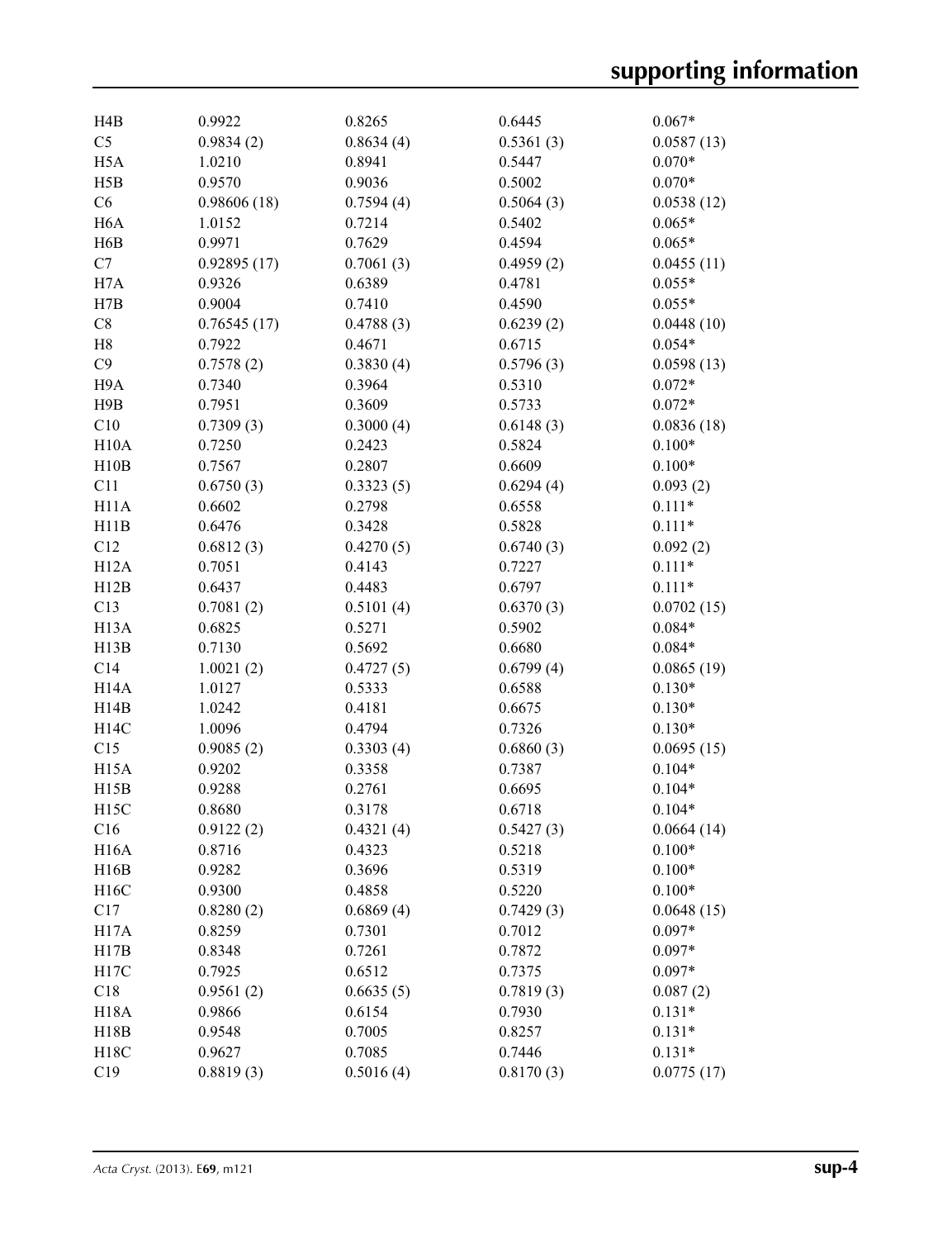| H <sub>19</sub> A | 0.8470      | 0.4643    | 0.8008    | $0.116*$   |
|-------------------|-------------|-----------|-----------|------------|
| H19B              | 0.8820      | 0.5329    | 0.8634    | $0.116*$   |
| H19C              | 0.9142      | 0.4572    | 0.8227    | $0.116*$   |
| C20               | 0.66817(16) | 0.5861(3) | 0.3829(2) | 0.0387(9)  |
| C21               | 0.59533(16) | 0.6686(4) | 0.4337(2) | 0.0448(11) |
| H21               | 0.5695      | 0.6296    | 0.3955    | $0.054*$   |
| C22               | 0.58665(19) | 0.7770(4) | 0.4154(3) | 0.0602(13) |
| H22A              | 0.5963      | 0.7902    | 0.3684    | $0.072*$   |
| H22B              | 0.6120      | 0.8165    | 0.4528    | $0.072*$   |
| C <sub>23</sub>   | 0.5246(2)   | 0.8076(5) | 0.4111(3) | 0.0776(18) |
| H <sub>23</sub> A | 0.5201      | 0.8784    | 0.4004    | $0.093*$   |
| H23B              | 0.4994      | 0.7714    | 0.3714    | $0.093*$   |
| C <sub>24</sub>   | 0.5081(2)   | 0.7857(7) | 0.4823(4) | 0.101(3)   |
| H24A              | 0.4678      | 0.8010    | 0.4773    | $0.121*$   |
| H24B              | 0.5302      | 0.8281    | 0.5208    | $0.121*$   |
| C <sub>25</sub>   | 0.5187(2)   | 0.6784(6) | 0.5040(4) | 0.100(3)   |
| H25A              | 0.4931      | 0.6364    | 0.4686    | $0.119*$   |
| H25B              | 0.5103      | 0.6678    | 0.5520    | $0.119*$   |
| C <sub>26</sub>   | 0.58040(19) | 0.6480(5) | 0.5071(3) | 0.0718(16) |
| H26A              | 0.6061      | 0.6853    | 0.5457    | $0.086*$   |
| H26B              | 0.5853      | 0.5775    | 0.5187    | $0.086*$   |
| C27               | 0.74792(17) | 0.5121(3) | 0.3410(2) | 0.0422(10) |
| H27               | 0.7206      | 0.5118    | 0.2929    | $0.051*$   |
| C28               | 0.7607(2)   | 0.4056(4) | 0.3660(3) | 0.0586(13) |
| <b>H28A</b>       | 0.7253      | 0.3727    | 0.3695    | $0.070*$   |
| H28B              | 0.7861      | 0.4055    | 0.4148    | $0.070*$   |
| C29               | 0.7886(2)   | 0.3477(4) | 0.3131(3) | 0.0745(16) |
| H <sub>29</sub> A | 0.7982      | 0.2809    | 0.3322    | $0.089*$   |
| H29B              | 0.7618      | 0.3418    | 0.2656    | $0.089*$   |
| C30               | 0.8424(2)   | 0.3999(5) | 0.3034(3) | 0.0858(19) |
| H <sub>30</sub> A | 0.8710      | 0.3985    | 0.3497    | $0.103*$   |
| H30B              | 0.8579      | 0.3648    | 0.2668    | $0.103*$   |
| C31               | 0.8301(2)   | 0.5058(5) | 0.2797(3) | 0.0762(17) |
| H31A              | 0.8046      | 0.5070    | 0.2310    | $0.091*$   |
| H31B              | 0.8656      | 0.5387    | 0.2766    | $0.091*$   |
| C32               | 0.80272(19) | 0.5617(4) | 0.3330(3) | 0.0595(13) |
| H <sub>32</sub> A | 0.7945      | 0.6296    | 0.3156    | $0.071*$   |
| H32B              | 0.8294      | 0.5647    | 0.3808    | $0.071*$   |
| C33               | 0.6103(2)   | 0.3968(4) | 0.4199(3) | 0.0744(16) |
| H <sub>3</sub> 3A | 0.6502      | 0.3792    | 0.4322    | $0.112*$   |
| H33B              | 0.5875      | 0.3390    | 0.4243    | $0.112*$   |
| H33C              | 0.6033      | 0.4479    | 0.4530    | $0.112*$   |
| C <sub>34</sub>   | 0.6078(3)   | 0.3470(4) | 0.2629(3) | 0.0862(19) |
| H34A              | 0.5931      | 0.3666    | 0.2125    | $0.129*$   |
| H34B              | 0.5906      | 0.2849    | 0.2720    | $0.129*$   |
| H34C              | 0.6487      | 0.3390    | 0.2719    | $0.129*$   |
| C <sub>35</sub>   | 0.5124(2)   | 0.4640(5) | 0.2975(4) | 0.092(2)   |
| H <sub>35</sub> A | 0.5018      | 0.5161    | 0.3273    | $0.138*$   |
|                   |             |           |           |            |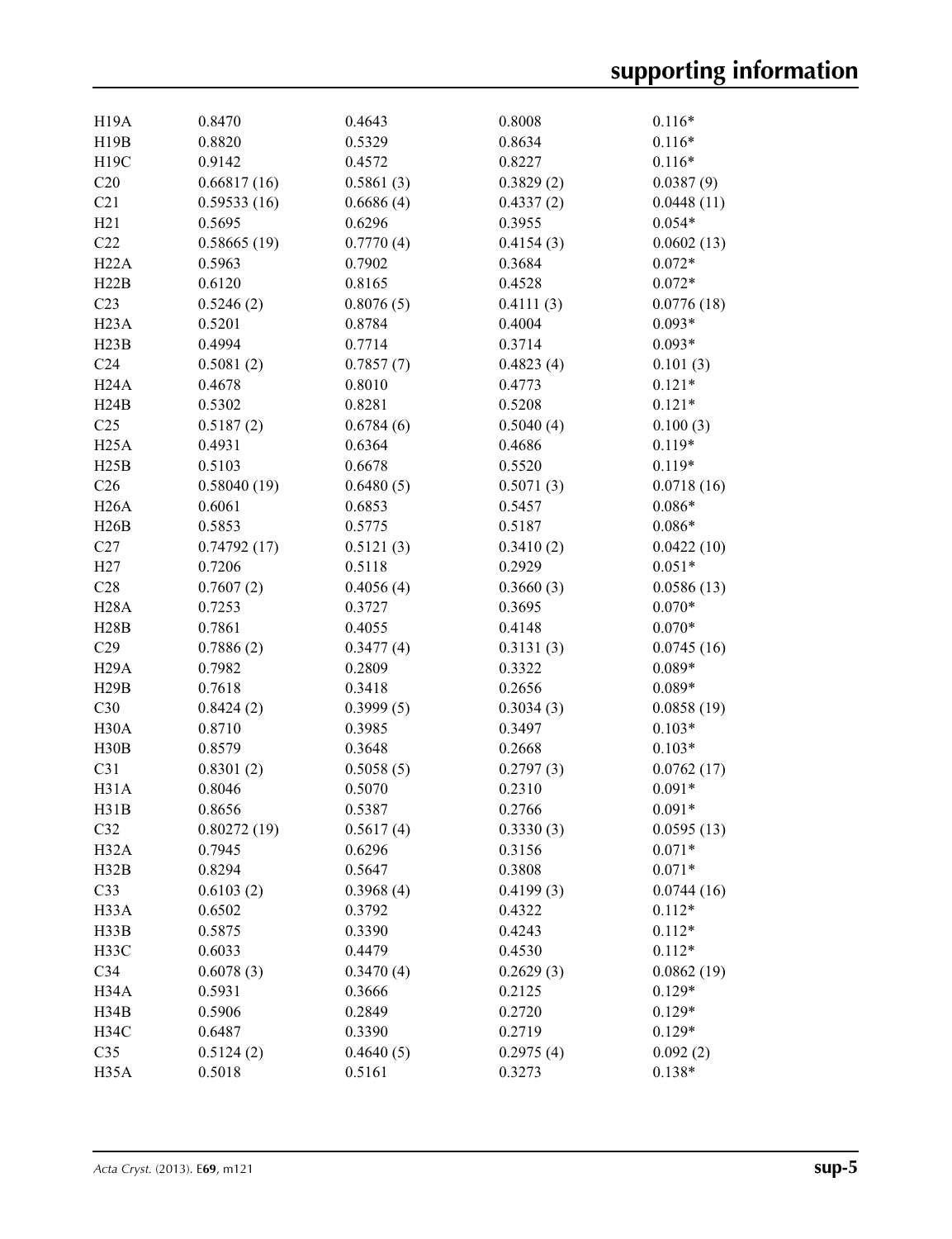| H <sub>35</sub> C<br>0.5018<br>0.4831<br>0.2464<br>$0.138*$<br>C36<br>0.6158(2)<br>0.5520(4)<br>0.1583(2)<br>0.0680(15)<br>H <sub>36</sub> A<br>0.6497<br>0.5114<br>0.1672<br>$0.102*$<br>0.5950<br>H36B<br>0.6152<br>0.1169<br>$0.102*$<br><b>H36C</b><br>0.5824<br>0.5098<br>0.1480<br>$0.102*$<br>C37<br>0.6893(4)<br>0.2223(3)<br>0.5443(2)<br>0.0716(16)<br>H37A<br>0.5150<br>0.6393<br>0.2186<br>$0.107*$<br>H37B<br>0.7259<br>0.5383<br>0.1768<br>$0.107*$<br>H37C<br>0.5427<br>0.7342<br>0.2619<br>$0.107*$<br>C38<br>0.6709(2)<br>0.7261(4)<br>0.2506(3)<br>0.0575(12)<br>H38A<br>0.6743<br>0.7593<br>0.2972<br>$0.086*$<br>H38B<br>0.7737<br>0.2113<br>0.6601<br>$0.086*$<br>H38C<br>0.7070<br>0.6964<br>0.2487<br>$0.086*$<br>C39<br>0.7944(3)<br>1.1257(5)<br>0.4664(3)<br>0.0856(18)<br>H39A<br>0.7670<br>1.1803<br>0.4592<br>$0.103*$<br>H39B<br>0.7889<br>1.0883<br>0.4208<br>$0.103*$<br>C40<br>0.8531(3)<br>1.1650(5)<br>0.4870(4)<br>0.092(2)<br><b>H40A</b><br>0.5052<br>$0.110*$<br>0.8535<br>1.2329<br>H40B<br>0.8711<br>1.1637<br>0.4453<br>$0.110*$<br>C <sub>41</sub><br>0.8827(3)<br>1.0970(6)<br>0.5456(4)<br>0.102(2)<br><b>H41A</b><br>0.5796<br>0.9137<br>1.1308<br>$0.122*$<br>H41B<br>0.8980<br>1.0393<br>0.5250<br>$0.122*$<br>C42<br>0.8360(3)<br>1.0672(4)<br>0.5831(3)<br>0.0775(17)<br>H <sub>42</sub> A<br>0.8443<br>1.0029<br>0.6072<br>$0.093*$<br>H42B<br>0.8316<br>1.1166<br>0.6195<br>$0.093*$<br>C43<br>0.6595(3)<br>1.0083(6)<br>0.3598(3)<br>0.1053(12)<br>H <sub>43</sub> A<br>0.6431<br>0.9462<br>0.3377<br>$0.126*$<br>H43B<br>0.6936<br>0.3419<br>$0.126*$<br>1.0233<br>C44<br>0.6189(3)<br>1.0875(6)<br>0.3424(3)<br>0.1053(12)<br>H44A<br>0.5899<br>1.0715<br>0.2983<br>$0.126*$<br><b>H44B</b><br>0.6379<br>1.1489<br>$0.126*$<br>0.3338<br>C45<br>0.5926(3)<br>1.0989(6)<br>0.4057(3)<br>0.1053(12)<br><b>H45A</b><br>0.5858<br>1.1688<br>0.4144<br>$0.126*$<br>0.5564<br>0.3974<br>H45B<br>1.0632<br>$0.126*$<br>C46<br>1.0565(6)<br>0.6339(3)<br>0.4675(3)<br>0.1053(12)<br><b>H46A</b><br>0.6536<br>1.1091<br>0.4993<br>$0.126*$ | H35B        | 0.4929 | 0.4034 | 0.3046 | $0.138*$ |
|------------------------------------------------------------------------------------------------------------------------------------------------------------------------------------------------------------------------------------------------------------------------------------------------------------------------------------------------------------------------------------------------------------------------------------------------------------------------------------------------------------------------------------------------------------------------------------------------------------------------------------------------------------------------------------------------------------------------------------------------------------------------------------------------------------------------------------------------------------------------------------------------------------------------------------------------------------------------------------------------------------------------------------------------------------------------------------------------------------------------------------------------------------------------------------------------------------------------------------------------------------------------------------------------------------------------------------------------------------------------------------------------------------------------------------------------------------------------------------------------------------------------------------------------------------------------------------------------------------------------------------------------------------------------------------------------------------------------------------------------------------------------------------------------------------------------------------------------------------------------------------------------------------------------------------------------------------------------------------------------------------------------------------------------------------------------------------------|-------------|--------|--------|--------|----------|
|                                                                                                                                                                                                                                                                                                                                                                                                                                                                                                                                                                                                                                                                                                                                                                                                                                                                                                                                                                                                                                                                                                                                                                                                                                                                                                                                                                                                                                                                                                                                                                                                                                                                                                                                                                                                                                                                                                                                                                                                                                                                                          |             |        |        |        |          |
|                                                                                                                                                                                                                                                                                                                                                                                                                                                                                                                                                                                                                                                                                                                                                                                                                                                                                                                                                                                                                                                                                                                                                                                                                                                                                                                                                                                                                                                                                                                                                                                                                                                                                                                                                                                                                                                                                                                                                                                                                                                                                          |             |        |        |        |          |
|                                                                                                                                                                                                                                                                                                                                                                                                                                                                                                                                                                                                                                                                                                                                                                                                                                                                                                                                                                                                                                                                                                                                                                                                                                                                                                                                                                                                                                                                                                                                                                                                                                                                                                                                                                                                                                                                                                                                                                                                                                                                                          |             |        |        |        |          |
|                                                                                                                                                                                                                                                                                                                                                                                                                                                                                                                                                                                                                                                                                                                                                                                                                                                                                                                                                                                                                                                                                                                                                                                                                                                                                                                                                                                                                                                                                                                                                                                                                                                                                                                                                                                                                                                                                                                                                                                                                                                                                          |             |        |        |        |          |
|                                                                                                                                                                                                                                                                                                                                                                                                                                                                                                                                                                                                                                                                                                                                                                                                                                                                                                                                                                                                                                                                                                                                                                                                                                                                                                                                                                                                                                                                                                                                                                                                                                                                                                                                                                                                                                                                                                                                                                                                                                                                                          |             |        |        |        |          |
|                                                                                                                                                                                                                                                                                                                                                                                                                                                                                                                                                                                                                                                                                                                                                                                                                                                                                                                                                                                                                                                                                                                                                                                                                                                                                                                                                                                                                                                                                                                                                                                                                                                                                                                                                                                                                                                                                                                                                                                                                                                                                          |             |        |        |        |          |
|                                                                                                                                                                                                                                                                                                                                                                                                                                                                                                                                                                                                                                                                                                                                                                                                                                                                                                                                                                                                                                                                                                                                                                                                                                                                                                                                                                                                                                                                                                                                                                                                                                                                                                                                                                                                                                                                                                                                                                                                                                                                                          |             |        |        |        |          |
|                                                                                                                                                                                                                                                                                                                                                                                                                                                                                                                                                                                                                                                                                                                                                                                                                                                                                                                                                                                                                                                                                                                                                                                                                                                                                                                                                                                                                                                                                                                                                                                                                                                                                                                                                                                                                                                                                                                                                                                                                                                                                          |             |        |        |        |          |
|                                                                                                                                                                                                                                                                                                                                                                                                                                                                                                                                                                                                                                                                                                                                                                                                                                                                                                                                                                                                                                                                                                                                                                                                                                                                                                                                                                                                                                                                                                                                                                                                                                                                                                                                                                                                                                                                                                                                                                                                                                                                                          |             |        |        |        |          |
|                                                                                                                                                                                                                                                                                                                                                                                                                                                                                                                                                                                                                                                                                                                                                                                                                                                                                                                                                                                                                                                                                                                                                                                                                                                                                                                                                                                                                                                                                                                                                                                                                                                                                                                                                                                                                                                                                                                                                                                                                                                                                          |             |        |        |        |          |
|                                                                                                                                                                                                                                                                                                                                                                                                                                                                                                                                                                                                                                                                                                                                                                                                                                                                                                                                                                                                                                                                                                                                                                                                                                                                                                                                                                                                                                                                                                                                                                                                                                                                                                                                                                                                                                                                                                                                                                                                                                                                                          |             |        |        |        |          |
|                                                                                                                                                                                                                                                                                                                                                                                                                                                                                                                                                                                                                                                                                                                                                                                                                                                                                                                                                                                                                                                                                                                                                                                                                                                                                                                                                                                                                                                                                                                                                                                                                                                                                                                                                                                                                                                                                                                                                                                                                                                                                          |             |        |        |        |          |
|                                                                                                                                                                                                                                                                                                                                                                                                                                                                                                                                                                                                                                                                                                                                                                                                                                                                                                                                                                                                                                                                                                                                                                                                                                                                                                                                                                                                                                                                                                                                                                                                                                                                                                                                                                                                                                                                                                                                                                                                                                                                                          |             |        |        |        |          |
|                                                                                                                                                                                                                                                                                                                                                                                                                                                                                                                                                                                                                                                                                                                                                                                                                                                                                                                                                                                                                                                                                                                                                                                                                                                                                                                                                                                                                                                                                                                                                                                                                                                                                                                                                                                                                                                                                                                                                                                                                                                                                          |             |        |        |        |          |
|                                                                                                                                                                                                                                                                                                                                                                                                                                                                                                                                                                                                                                                                                                                                                                                                                                                                                                                                                                                                                                                                                                                                                                                                                                                                                                                                                                                                                                                                                                                                                                                                                                                                                                                                                                                                                                                                                                                                                                                                                                                                                          |             |        |        |        |          |
|                                                                                                                                                                                                                                                                                                                                                                                                                                                                                                                                                                                                                                                                                                                                                                                                                                                                                                                                                                                                                                                                                                                                                                                                                                                                                                                                                                                                                                                                                                                                                                                                                                                                                                                                                                                                                                                                                                                                                                                                                                                                                          |             |        |        |        |          |
|                                                                                                                                                                                                                                                                                                                                                                                                                                                                                                                                                                                                                                                                                                                                                                                                                                                                                                                                                                                                                                                                                                                                                                                                                                                                                                                                                                                                                                                                                                                                                                                                                                                                                                                                                                                                                                                                                                                                                                                                                                                                                          |             |        |        |        |          |
|                                                                                                                                                                                                                                                                                                                                                                                                                                                                                                                                                                                                                                                                                                                                                                                                                                                                                                                                                                                                                                                                                                                                                                                                                                                                                                                                                                                                                                                                                                                                                                                                                                                                                                                                                                                                                                                                                                                                                                                                                                                                                          |             |        |        |        |          |
|                                                                                                                                                                                                                                                                                                                                                                                                                                                                                                                                                                                                                                                                                                                                                                                                                                                                                                                                                                                                                                                                                                                                                                                                                                                                                                                                                                                                                                                                                                                                                                                                                                                                                                                                                                                                                                                                                                                                                                                                                                                                                          |             |        |        |        |          |
|                                                                                                                                                                                                                                                                                                                                                                                                                                                                                                                                                                                                                                                                                                                                                                                                                                                                                                                                                                                                                                                                                                                                                                                                                                                                                                                                                                                                                                                                                                                                                                                                                                                                                                                                                                                                                                                                                                                                                                                                                                                                                          |             |        |        |        |          |
|                                                                                                                                                                                                                                                                                                                                                                                                                                                                                                                                                                                                                                                                                                                                                                                                                                                                                                                                                                                                                                                                                                                                                                                                                                                                                                                                                                                                                                                                                                                                                                                                                                                                                                                                                                                                                                                                                                                                                                                                                                                                                          |             |        |        |        |          |
|                                                                                                                                                                                                                                                                                                                                                                                                                                                                                                                                                                                                                                                                                                                                                                                                                                                                                                                                                                                                                                                                                                                                                                                                                                                                                                                                                                                                                                                                                                                                                                                                                                                                                                                                                                                                                                                                                                                                                                                                                                                                                          |             |        |        |        |          |
|                                                                                                                                                                                                                                                                                                                                                                                                                                                                                                                                                                                                                                                                                                                                                                                                                                                                                                                                                                                                                                                                                                                                                                                                                                                                                                                                                                                                                                                                                                                                                                                                                                                                                                                                                                                                                                                                                                                                                                                                                                                                                          |             |        |        |        |          |
|                                                                                                                                                                                                                                                                                                                                                                                                                                                                                                                                                                                                                                                                                                                                                                                                                                                                                                                                                                                                                                                                                                                                                                                                                                                                                                                                                                                                                                                                                                                                                                                                                                                                                                                                                                                                                                                                                                                                                                                                                                                                                          |             |        |        |        |          |
|                                                                                                                                                                                                                                                                                                                                                                                                                                                                                                                                                                                                                                                                                                                                                                                                                                                                                                                                                                                                                                                                                                                                                                                                                                                                                                                                                                                                                                                                                                                                                                                                                                                                                                                                                                                                                                                                                                                                                                                                                                                                                          |             |        |        |        |          |
|                                                                                                                                                                                                                                                                                                                                                                                                                                                                                                                                                                                                                                                                                                                                                                                                                                                                                                                                                                                                                                                                                                                                                                                                                                                                                                                                                                                                                                                                                                                                                                                                                                                                                                                                                                                                                                                                                                                                                                                                                                                                                          |             |        |        |        |          |
|                                                                                                                                                                                                                                                                                                                                                                                                                                                                                                                                                                                                                                                                                                                                                                                                                                                                                                                                                                                                                                                                                                                                                                                                                                                                                                                                                                                                                                                                                                                                                                                                                                                                                                                                                                                                                                                                                                                                                                                                                                                                                          |             |        |        |        |          |
|                                                                                                                                                                                                                                                                                                                                                                                                                                                                                                                                                                                                                                                                                                                                                                                                                                                                                                                                                                                                                                                                                                                                                                                                                                                                                                                                                                                                                                                                                                                                                                                                                                                                                                                                                                                                                                                                                                                                                                                                                                                                                          |             |        |        |        |          |
|                                                                                                                                                                                                                                                                                                                                                                                                                                                                                                                                                                                                                                                                                                                                                                                                                                                                                                                                                                                                                                                                                                                                                                                                                                                                                                                                                                                                                                                                                                                                                                                                                                                                                                                                                                                                                                                                                                                                                                                                                                                                                          |             |        |        |        |          |
|                                                                                                                                                                                                                                                                                                                                                                                                                                                                                                                                                                                                                                                                                                                                                                                                                                                                                                                                                                                                                                                                                                                                                                                                                                                                                                                                                                                                                                                                                                                                                                                                                                                                                                                                                                                                                                                                                                                                                                                                                                                                                          |             |        |        |        |          |
|                                                                                                                                                                                                                                                                                                                                                                                                                                                                                                                                                                                                                                                                                                                                                                                                                                                                                                                                                                                                                                                                                                                                                                                                                                                                                                                                                                                                                                                                                                                                                                                                                                                                                                                                                                                                                                                                                                                                                                                                                                                                                          |             |        |        |        |          |
|                                                                                                                                                                                                                                                                                                                                                                                                                                                                                                                                                                                                                                                                                                                                                                                                                                                                                                                                                                                                                                                                                                                                                                                                                                                                                                                                                                                                                                                                                                                                                                                                                                                                                                                                                                                                                                                                                                                                                                                                                                                                                          |             |        |        |        |          |
|                                                                                                                                                                                                                                                                                                                                                                                                                                                                                                                                                                                                                                                                                                                                                                                                                                                                                                                                                                                                                                                                                                                                                                                                                                                                                                                                                                                                                                                                                                                                                                                                                                                                                                                                                                                                                                                                                                                                                                                                                                                                                          |             |        |        |        |          |
|                                                                                                                                                                                                                                                                                                                                                                                                                                                                                                                                                                                                                                                                                                                                                                                                                                                                                                                                                                                                                                                                                                                                                                                                                                                                                                                                                                                                                                                                                                                                                                                                                                                                                                                                                                                                                                                                                                                                                                                                                                                                                          |             |        |        |        |          |
|                                                                                                                                                                                                                                                                                                                                                                                                                                                                                                                                                                                                                                                                                                                                                                                                                                                                                                                                                                                                                                                                                                                                                                                                                                                                                                                                                                                                                                                                                                                                                                                                                                                                                                                                                                                                                                                                                                                                                                                                                                                                                          |             |        |        |        |          |
|                                                                                                                                                                                                                                                                                                                                                                                                                                                                                                                                                                                                                                                                                                                                                                                                                                                                                                                                                                                                                                                                                                                                                                                                                                                                                                                                                                                                                                                                                                                                                                                                                                                                                                                                                                                                                                                                                                                                                                                                                                                                                          |             |        |        |        |          |
|                                                                                                                                                                                                                                                                                                                                                                                                                                                                                                                                                                                                                                                                                                                                                                                                                                                                                                                                                                                                                                                                                                                                                                                                                                                                                                                                                                                                                                                                                                                                                                                                                                                                                                                                                                                                                                                                                                                                                                                                                                                                                          | <b>H46B</b> | 0.6147 | 1.0135 | 0.4963 | $0.126*$ |
| Li1<br>0.7431(3)<br>0.9442(6)<br>0.4956(4)<br>0.0509(19)                                                                                                                                                                                                                                                                                                                                                                                                                                                                                                                                                                                                                                                                                                                                                                                                                                                                                                                                                                                                                                                                                                                                                                                                                                                                                                                                                                                                                                                                                                                                                                                                                                                                                                                                                                                                                                                                                                                                                                                                                                 |             |        |        |        |          |

*Atomic displacement parameters (Å2 )*

|                 | $U^{11}$    | $I^{22}$    | $I^{\beta 3}$ | $I/I^2$    | $I/I^3$     | $I^{23}$     |
|-----------------|-------------|-------------|---------------|------------|-------------|--------------|
| Nd1             | 0.03086(13) | 0.03540(15) | 0.03492(14)   | 0.00010(9) | 0.00580(10) | 0.00130(9)   |
| C <sub>11</sub> | 0.0601(7)   | 0.0484(7)   | 0.0435(6)     | 0.0081(5)  | 0.0224(5)   | 0.0024(5)    |
| Cl <sub>2</sub> | 0.0561(6)   | 0.0458(6)   | 0.0468(6)     | 0.0009(5)  | 0.0218(5)   | 0.0059(5)    |
| Si1             | 0.0421(7)   | 0.0415(8)   | 0.0635(8)     | 0.0118(6)  | 0.0057(6)   | 0.0002(6)    |
| Si <sub>2</sub> | 0.0571(7)   | 0.0538(8)   | 0.0343(6)     | 0.0063(7)  | 0.0052(6)   | $-0.0010(6)$ |
|                 |             |             |               |            |             |              |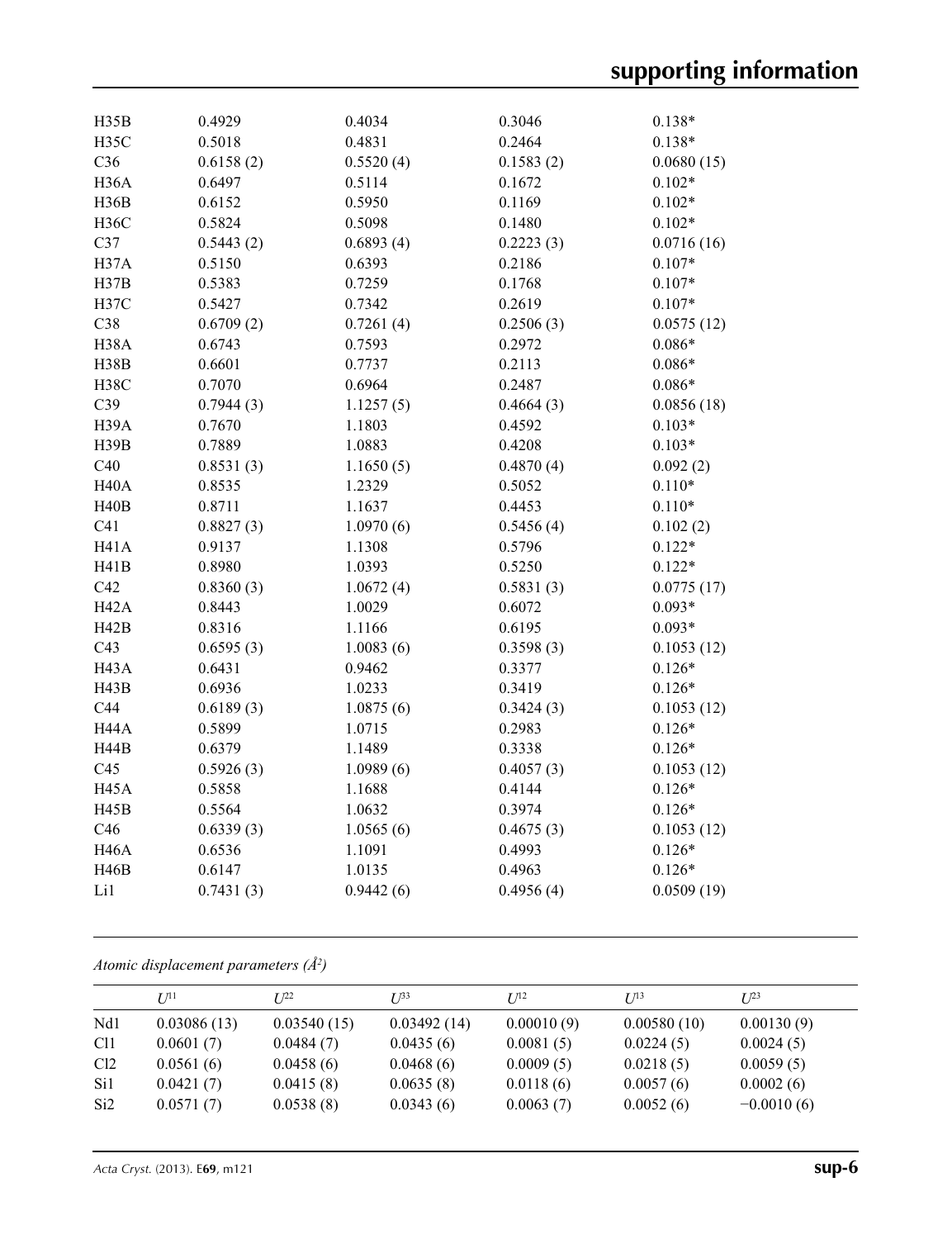| Si3             | 0.0517(7)  | 0.0548(9) | 0.0592(8)  | $-0.0203(7)$  | 0.0023(7)   | 0.0014(7)     |
|-----------------|------------|-----------|------------|---------------|-------------|---------------|
| Si4             | 0.0452(7)  | 0.0558(8) | 0.0371(6)  | $-0.0093(6)$  | 0.0079(5)   | $-0.0010(6)$  |
| O <sub>1</sub>  | 0.105(3)   | 0.051(2)  | 0.068(2)   | $-0.012(2)$   | 0.033(2)    | 0.0006(18)    |
| O <sub>2</sub>  | 0.097(3)   | 0.092(3)  | 0.054(2)   | 0.046(2)      | 0.027(2)    | 0.021(2)      |
| N1              | 0.0325(17) | 0.041(2)  | 0.0369(18) | 0.0020(15)    | 0.0077(15)  | 0.0048(16)    |
| N <sub>2</sub>  | 0.0375(18) | 0.040(2)  | 0.0433(19) | $-0.0017(16)$ | 0.0084(16)  | 0.0063(16)    |
| N <sub>3</sub>  | 0.0391(18) | 0.039(2)  | 0.0346(17) | 0.0077(16)    | 0.0031(15)  | 0.0037(15)    |
| N <sub>4</sub>  | 0.0328(17) | 0.054(2)  | 0.0368(18) | $-0.0058(16)$ | 0.0100(15)  | $-0.0073(17)$ |
| N <sub>5</sub>  | 0.0347(17) | 0.049(2)  | 0.0364(18) | $-0.0014(16)$ | 0.0092(15)  | $-0.0051(16)$ |
| N <sub>6</sub>  | 0.0366(17) | 0.044(2)  | 0.0346(17) | $-0.0097(16)$ | 0.0053(15)  | $-0.0030(16)$ |
| C <sub>1</sub>  | 0.039(2)   | 0.031(2)  | 0.034(2)   | 0.0019(18)    | 0.0081(18)  | $-0.0041(17)$ |
| C2              | 0.034(2)   | 0.035(2)  | 0.042(2)   | 0.0020(18)    | 0.0069(18)  | 0.0025(19)    |
| C <sub>3</sub>  | 0.042(2)   | 0.047(3)  | 0.047(2)   | $-0.003(2)$   | 0.011(2)    | $-0.007(2)$   |
| C4              | 0.053(3)   | 0.050(3)  | 0.059(3)   | $-0.011(2)$   | 0.000(2)    | $-0.007(2)$   |
| C <sub>5</sub>  | 0.049(3)   | 0.059(3)  | 0.067(3)   | $-0.014(2)$   | 0.010(2)    | 0.006(3)      |
| C6              | 0.042(2)   | 0.062(3)  | 0.060(3)   | $-0.003(2)$   | 0.017(2)    | 0.006(3)      |
| C7              | 0.035(2)   | 0.050(3)  | 0.052(3)   | $-0.001(2)$   | 0.011(2)    | $-0.004(2)$   |
| C8              | 0.046(2)   | 0.046(3)  | 0.042(2)   | $-0.004(2)$   | 0.011(2)    | 0.007(2)      |
| C9              | 0.062(3)   | 0.054(3)  | 0.061(3)   | $-0.013(3)$   | 0.009(3)    | 0.008(3)      |
| C10             | 0.107(5)   | 0.058(4)  | 0.088(4)   | $-0.033(4)$   | 0.026(4)    | 0.011(3)      |
| C11             | 0.100(5)   | 0.099(5)  | 0.077(4)   | $-0.049(4)$   | 0.016(4)    | 0.026(4)      |
| C12             | 0.076(4)   | 0.122(6)  | 0.092(4)   | $-0.023(4)$   | 0.045(4)    | 0.019(4)      |
| C13             | 0.056(3)   | 0.079(4)  | 0.085(4)   | $-0.003(3)$   | 0.035(3)    | 0.012(3)      |
| C14             | 0.047(3)   | 0.079(4)  | 0.131(5)   | 0.019(3)      | 0.014(3)    | 0.003(4)      |
| C15             | 0.072(3)   | 0.048(3)  | 0.085(4)   | 0.018(3)      | 0.008(3)    | 0.010(3)      |
| C16             | 0.089(4)   | 0.046(3)  | 0.072(3)   | 0.019(3)      | 0.034(3)    | $-0.008(3)$   |
| C17             | 0.084(4)   | 0.070(4)  | 0.042(3)   | 0.027(3)      | 0.018(3)    | 0.001(2)      |
| C18             | 0.083(4)   | 0.111(5)  | 0.059(3)   | $-0.021(4)$   | $-0.003(3)$ | $-0.027(3)$   |
| C19             | 0.104(4)   | 0.084(4)  | 0.044(3)   | 0.023(4)      | 0.017(3)    | 0.019(3)      |
| C20             | 0.036(2)   | 0.041(2)  | 0.039(2)   | $-0.0090(19)$ | 0.0073(18)  | 0.0025(19)    |
| C <sub>21</sub> | 0.027(2)   | 0.066(3)  | 0.042(2)   | $-0.003(2)$   | 0.0076(18)  | $-0.007(2)$   |
| C22             | 0.045(3)   | 0.067(4)  | 0.069(3)   | 0.001(3)      | 0.014(2)    | $-0.012(3)$   |
| C <sub>23</sub> | 0.049(3)   | 0.091(5)  | 0.090(4)   | 0.020(3)      | 0.011(3)    | $-0.016(3)$   |
| C <sub>24</sub> | 0.043(3)   | 0.174(8)  | 0.084(5)   | 0.025(4)      | 0.012(3)    | $-0.045(5)$   |
| C <sub>25</sub> | 0.055(4)   | 0.180(8)  | 0.075(4)   | 0.003(4)      | 0.040(3)    | 0.005(5)      |
| C <sub>26</sub> | 0.044(3)   | 0.119(5)  | 0.058(3)   | 0.004(3)      | 0.024(2)    | 0.010(3)      |
| C27             | 0.043(2)   | 0.045(3)  | 0.039(2)   | 0.001(2)      | 0.0109(19)  | $-0.007(2)$   |
| C28             | 0.070(3)   | 0.050(3)  | 0.059(3)   | 0.000(3)      | 0.020(3)    | $-0.006(2)$   |
| C29             | 0.087(4)   | 0.060(4)  | 0.077(4)   | 0.014(3)      | 0.020(3)    | $-0.014(3)$   |
| C30             | 0.076(4)   | 0.105(5)  | 0.083(4)   | 0.029(4)      | 0.031(3)    | $-0.014(4)$   |
| C31             | 0.067(3)   | 0.089(5)  | 0.084(4)   | 0.006(3)      | 0.041(3)    | $-0.012(3)$   |
| C32             | 0.055(3)   | 0.061(3)  | 0.071(3)   | $-0.005(2)$   | 0.034(3)    | $-0.008(3)$   |
| C33             | 0.080(4)   | 0.067(4)  | 0.076(4)   | $-0.026(3)$   | 0.018(3)    | 0.017(3)      |
| C34             | 0.109(5)   | 0.065(4)  | 0.076(4)   | $-0.026(4)$   | 0.002(4)    | $-0.015(3)$   |
| C <sub>35</sub> | 0.057(3)   | 0.097(5)  | 0.112(5)   | $-0.034(3)$   | $-0.003(3)$ | 0.010(4)      |
| C36             | 0.083(4)   | 0.078(4)  | 0.044(3)   | $-0.021(3)$   | 0.019(3)    | $-0.007(3)$   |
| C37             | 0.059(3)   | 0.087(4)  | 0.065(3)   | 0.008(3)      | 0.006(3)    | 0.020(3)      |
| C38             | 0.063(3)   | 0.059(3)  | 0.051(3)   | $-0.013(3)$   | 0.015(2)    | 0.002(2)      |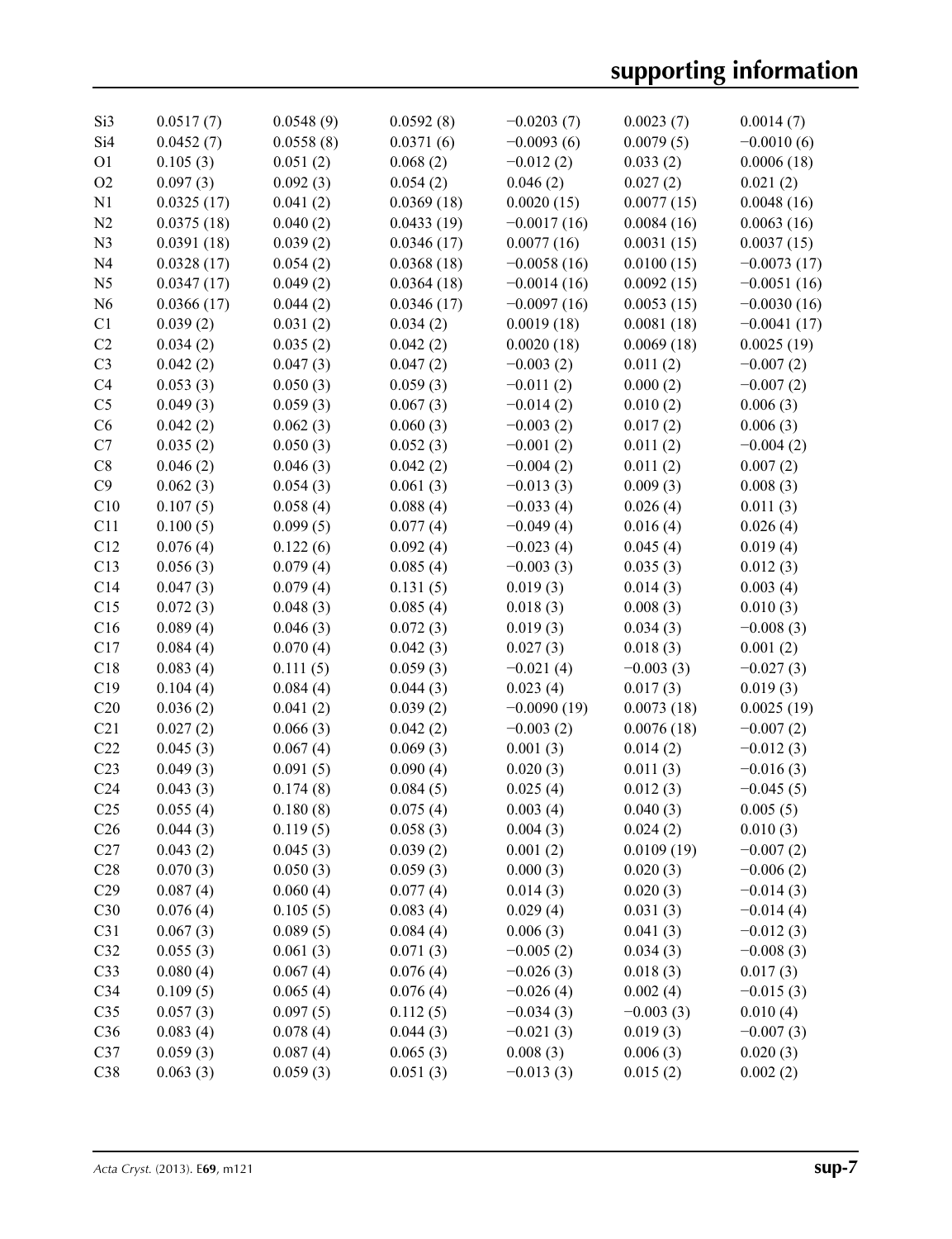# **supporting information**

| C39             | 0.108(5) | 0.059(4) | 0.095(5) | $-0.006(4)$ | 0.035(4) | 0.014(3)    |  |
|-----------------|----------|----------|----------|-------------|----------|-------------|--|
| C40             | 0.105(5) | 0.070(4) | 0.110(5) | $-0.012(4)$ | 0.042(4) | 0.005(4)    |  |
| C <sub>41</sub> | 0.106(5) | 0.099(6) | 0.110(5) | $-0.005(4)$ | 0.044(4) | 0.017(5)    |  |
| C42             | 0.109(5) | 0.061(4) | 0.064(3) | $-0.004(3)$ | 0.022(4) | $-0.015(3)$ |  |
| C <sub>43</sub> | 0.119(3) | 0.127(3) | 0.075(2) | 0.055(2)    | 0.032(2) | 0.016(2)    |  |
| C <sub>44</sub> | 0.119(3) | 0.127(3) | 0.075(2) | 0.055(2)    | 0.032(2) | 0.016(2)    |  |
| C <sub>45</sub> | 0.119(3) | 0.127(3) | 0.075(2) | 0.055(2)    | 0.032(2) | 0.016(2)    |  |
| C46             | 0.119(3) | 0.127(3) | 0.075(2) | 0.055(2)    | 0.032(2) | 0.016(2)    |  |
| Li1             | 0.061(5) | 0.049(5) | 0.046(4) | 0.010(4)    | 0.019(4) | 0.007(3)    |  |
|                 |          |          |          |             |          |             |  |

*Geometric parameters (Å, º)*

| $Li1 - Cl1$ | 2.336(7)   | C16-H16C     | 0.9700   |
|-------------|------------|--------------|----------|
| $Li1-C12$   | 2.335(7)   | $C17 - H17A$ | 0.9700   |
| $Li1 - O1$  | 1.907(9)   | $C17 - H17B$ | 0.9700   |
| $Li1 - O2$  | 1.951(8)   | C17-H17C     | 0.9700   |
| $Nd1 - Cl1$ | 2.7621(11) | $C18 - H18A$ | 0.9700   |
| $Nd1 - Cl2$ | 2.7667(11) | $C18 - H18B$ | 0.9700   |
| $Nd1 - N1$  | 2.462(3)   | C18-H18C     | 0.9700   |
| $Nd1 - N2$  | 2.405(3)   | C19-H19A     | 0.9700   |
| $Nd1 - N4$  | 2.481(3)   | C19-H19B     | 0.9700   |
| $Nd1 - N5$  | 2.419(3)   | C19-H19C     | 0.9700   |
| $Nd1 - C1$  | 2.881(4)   | $C21 - C22$  | 1.510(7) |
| $Nd1 - C20$ | 2.883(4)   | $C21 - C26$  | 1.530(6) |
| $O2 - C46$  | 1.421(6)   | $C21 - H21$  | 0.9900   |
| $O2 - C43$  | 1.428(6)   | $C22-C23$    | 1.540(6) |
| $Si1 - N3$  | 1.747(3)   | $C22-H22A$   | 0.9800   |
| $Si1 - C16$ | 1.856(5)   | $C22-H22B$   | 0.9800   |
| $Si1 - C14$ | 1.860(5)   | $C23-C24$    | 1.511(8) |
| $Si1 - C15$ | 1.871(5)   | $C23 - H23A$ | 0.9800   |
| $Si2 - N3$  | 1.759(3)   | $C23 - H23B$ | 0.9800   |
| $Si2 - C17$ | 1.847(5)   | $C24 - C25$  | 1.514(9) |
| $Si2-C19$   | 1.861(5)   | $C24 - H24A$ | 0.9800   |
| $Si2-C18$   | 1.874(6)   | $C24 - H24B$ | 0.9800   |
| $Si3 - N6$  | 1.745(4)   | $C25-C26$    | 1.534(7) |
| $Si3-C34$   | 1.858(6)   | $C25 - H25A$ | 0.9800   |
| $Si3-C33$   | 1.859(5)   | $C25 - H25B$ | 0.9800   |
| $Si3-C35$   | 1.865(5)   | $C26 - H26A$ | 0.9800   |
| $Si4 - N6$  | 1.754(3)   | $C26 - H26B$ | 0.9800   |
| $Si4-C38$   | 1.858(5)   | $C27-C32$    | 1.523(6) |
| $Si4-C36$   | 1.859(5)   | $C27-C28$    | 1.524(6) |
| $Si4-C37$   | 1.870(5)   | $C27 - H27$  | 0.9900   |
| $O1 - C42$  | 1.442(6)   | $C28 - C29$  | 1.539(6) |
| $O1 - C39$  | 1.449(6)   | $C28 - H28A$ | 0.9800   |
| $N1 - C1$   | 1.329(5)   | $C28 - H28B$ | 0.9800   |
| $N1 - C2$   | 1.458(5)   | $C29 - C30$  | 1.527(8) |
| $N2 - C1$   | 1.329(5)   | C29-H29A     | 0.9800   |
| $N2-C8$     | 1.458(5)   | C29-H29B     | 0.9800   |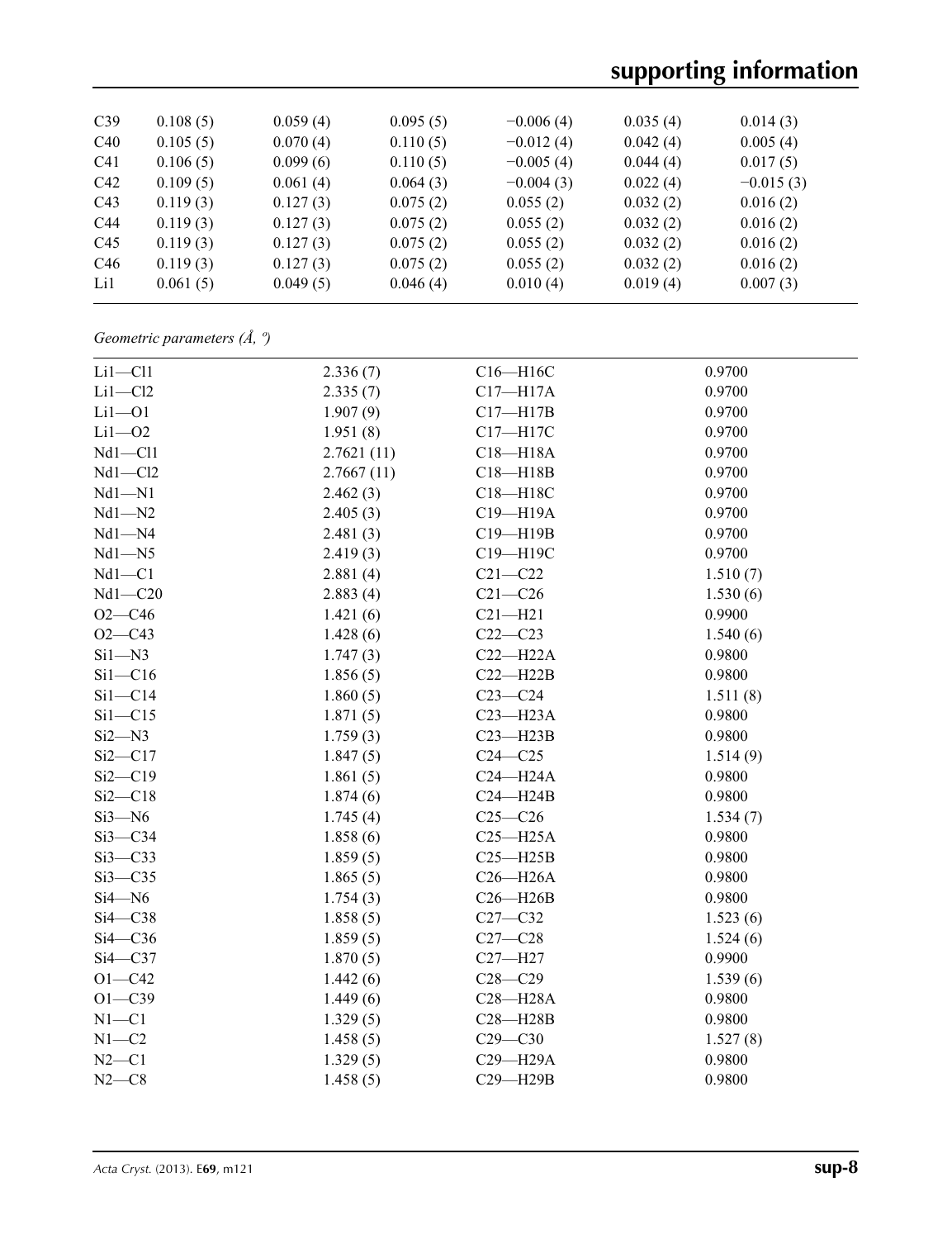| $N3 - C1$    | 1.437(5) | $C30-C31$    | 1.510(8) |
|--------------|----------|--------------|----------|
| $N4 - C20$   | 1.337(5) | C30-H30A     | 0.9800   |
| $N4 - C21$   | 1.465(5) | C30-H30B     | 0.9800   |
| $N5 - C20$   | 1.329(5) | $C31 - C32$  | 1.523(6) |
| $N5 - C27$   | 1.459(5) | $C31 - H31A$ | 0.9800   |
| $N6 - C20$   | 1.442(5) | $C31 - H31B$ | 0.9800   |
| $C2-C3$      | 1.520(6) | $C32-H32A$   | 0.9800   |
| $C2-C7$      | 1.531(5) | $C32 - H32B$ | 0.9800   |
| $C2-H2$      | 0.9900   | $C33$ -H33A  | 0.9700   |
| $C3-C4$      | 1.535(6) | $C33 - H33B$ | 0.9700   |
| $C3 - H3A$   | 0.9800   | СЗЗ-НЗЗС     | 0.9700   |
| $C3 - H3B$   | 0.9800   | C34-H34A     | 0.9700   |
| $C4 - C5$    | 1.518(6) | C34-H34B     | 0.9700   |
| $C4 - H4A$   | 0.9800   | СЗ4-НЗ4С     | 0.9700   |
| $C4 - H4B$   | 0.9800   | $C35 - H35A$ | 0.9700   |
| $C5-C6$      | 1.521(7) | $C35 - H35B$ | 0.9700   |
| $C5 - H5A$   | 0.9800   | C35-H35C     | 0.9700   |
| $C5 - H5B$   | 0.9800   | C36-H36A     | 0.9700   |
| $C6 - C7$    | 1.530(6) | C36-H36B     | 0.9700   |
| $C6 - H6A$   | 0.9800   | C36-H36C     | 0.9700   |
| $C6 - H6B$   | 0.9800   | C37-H37A     | 0.9700   |
| $C7 - H7A$   | 0.9800   | $C37 - H37B$ | 0.9700   |
| $C7 - H7B$   | 0.9800   | C37-H37C     | 0.9700   |
| $C8 - C13$   | 1.523(6) | C38-H38A     | 0.9700   |
| $C8 - C9$    | 1.530(6) | C38-H38B     | 0.9700   |
| $C8 - H8$    | 0.9900   | C38-H38C     | 0.9700   |
| $C9 - C10$   | 1.522(6) | $C39 - C40$  | 1.483(8) |
| $C9 - H9A$   | 0.9800   | C39-H39A     | 0.9800   |
| $C9 - H9B$   | 0.9800   | C39-H39B     | 0.9800   |
| $C10 - C11$  | 1.504(8) | $C40-C41$    | 1.487(9) |
| $C10 - H10A$ | 0.9800   | $C40 - H40A$ | 0.9800   |
| $C10 - H10B$ | 0.9800   | $C40 - H40B$ | 0.9800   |
| $C11 - C12$  | 1.520(9) | $C41 - C42$  | 1.515(8) |
| $C11 - H11A$ | 0.9800   | $C41 - H41A$ | 0.9800   |
| $C11 - H11B$ | 0.9800   | $C41 - H41B$ | 0.9800   |
| $C12 - C13$  | 1.542(7) | C42-H42A     | 0.9800   |
| $C12 - H12A$ | 0.9800   | $C42 - H42B$ | 0.9800   |
| $C12 - H12B$ | 0.9800   | $C43 - C44$  | 1.438(7) |
| $C13 - H13A$ | 0.9800   | C43-H43A     | 0.9800   |
| $C13 - H13B$ | 0.9800   | $C43 - H43B$ | 0.9800   |
| $C14 - H14A$ | 0.9700   | $C44 - C45$  | 1.480(7) |
| $C14 - H14B$ | 0.9700   | C44-H44A     | 0.9800   |
| C14-H14C     | 0.9700   | $C44 - H44B$ | 0.9800   |
| $C15 - H15A$ | 0.9700   | $C45 - C46$  | 1.466(7) |
| $C15 - H15B$ | 0.9700   | C45-H45A     | 0.9800   |
| $C15 - H15C$ | 0.9700   | $C45 - H45B$ | 0.9800   |
| $C16 - H16A$ | 0.9700   | C46-H46A     | 0.9800   |
| $C16 - H16B$ | 0.9700   | $C46 - H46B$ | 0.9800   |
|              |          |              |          |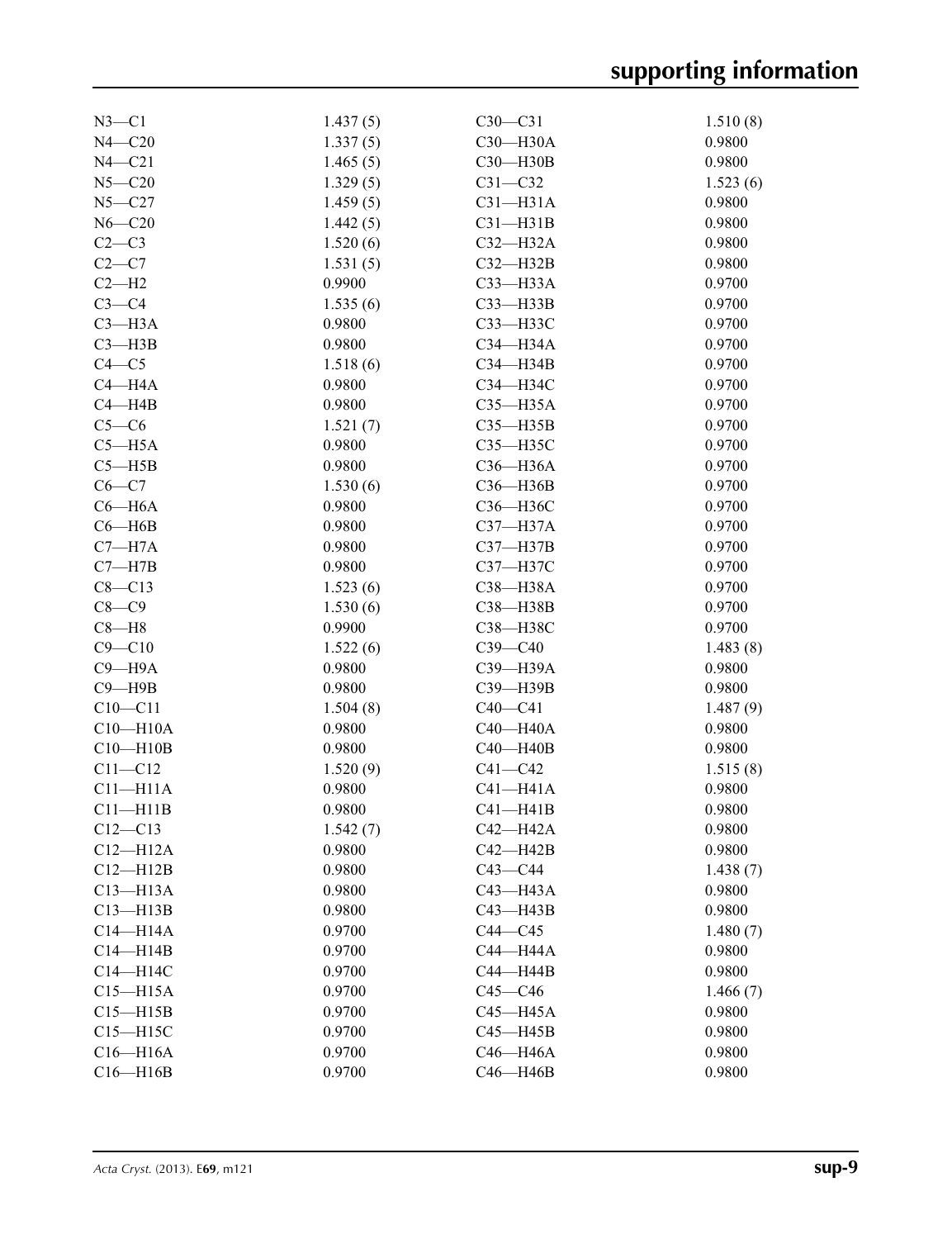| $N2 - Nd1 - N5$      | 96.62(12)  | H17A-C17-H17C        | 109.5       |
|----------------------|------------|----------------------|-------------|
| $N2 - Nd1 - N1$      | 54.47 (11) | H17B-C17-H17C        | 109.5       |
| $N5 - Nd1 - N1$      | 111.38(11) | $Si2-C18-H18A$       | 109.5       |
| $N2 - Nd1 - N4$      | 106.36(11) | $Si2-C18-H18B$       | 109.5       |
| $N5 - Nd1 - N4$      | 54.47 (10) | H18A-C18-H18B        | 109.5       |
| $N1 - Nd1 - N4$      | 157.35(12) | Si2-C18-H18C         | 109.5       |
| $N2$ — $Nd1$ — $Cl1$ | 99.85(8)   | H18A-C18-H18C        | 109.5       |
| $N5 - Nd1 - Cl1$     | 147.58(8)  | H18B-C18-H18C        | 109.5       |
| $N1 - Nd1 - Cl1$     | 100.91(8)  | Si2-C19-H19A         | 109.5       |
| $N4 - Nd1 - C11$     | 93.95 (8)  | Si2-C19-H19B         | 109.5       |
| $N2$ — $Nd1$ — $Cl2$ | 146.42(8)  | H19A-C19-H19B        | 109.5       |
| $N5 - Nd1 - C12$     | 99.68(8)   | Si2-C19-H19C         | 109.5       |
| $N1 - Nd1 - C12$     | 92.15(8)   | H19A-C19-H19C        | 109.5       |
| $N4 - Nd1 - Cl2$     | 107.02(9)  | H19B-C19-H19C        | 109.5       |
| $Cl1-Md1-Cl2$        | 81.42(3)   | $N5 - C20 - N4$      | 114.6 $(4)$ |
| $N2 - Nd1 - C1$      | 27.26(10)  | $N5 - C20 - N6$      | 122.7(4)    |
| $N5 - Nd1 - C1$      | 107.92(11) | $N4 - C20 - N6$      | 122.7(3)    |
| $N1 - Nd1 - C1$      | 27.40(10)  | $N5-C20-Nd1$         | 56.5 $(2)$  |
| $N4 - Nd1 - C1$      | 133.26(12) | $N4$ – $C20$ – $Nd1$ | 59.2(2)     |
| $Cl1-Md1-C1$         | 99.31(8)   | $N6$ — $C20$ — $Nd1$ | 169.1(3)    |
| $Cl2-Md1-C1$         | 119.17(8)  | N4-C21-C22           | 111.6(4)    |
| $N2 - Nd1 - C20$     | 106.13(12) | $N4 - C21 - C26$     | 109.9(4)    |
| $N5 - Nd1 - C20$     | 27.27(10)  | $C22-C21-C26$        | 109.5(4)    |
| $N1 - Nd1 - C20$     | 137.72(11) | $N4 - C21 - H21$     | 108.6       |
| $N4 - Nd1 - C20$     | 27.57(10)  | $C22-C21-H21$        | 108.6       |
| $Cl1-Md1-C20$        | 120.45(9)  | $C26 - C21 - H21$    | 108.6       |
| $Cl2 - Nd1 - C20$    | 101.71(8)  | $C21 - C22 - C23$    | 110.8(4)    |
| $Cl-Md1-C20$         | 126.73(12) | $C21 - C22 - H22A$   | 109.5       |
| $N2$ — $Nd1$ — $Li1$ | 134.25(14) | $C23 - C22 - H22A$   | 109.5       |
| $N5 - Nd1 - Li1$     | 129.07(14) | $C21 - C22 - H22B$   | 109.5       |
| $N1 - Nd1 - Li1$     | 102.41(15) | $C23 - C22 - H22B$   | 109.5       |
| $N4 - Nd1 - Li1$     | 100.02(15) | H22A-C22-H22B        | 108.1       |
| $Cl1-Md1-Li1$        | 40.87(11)  | $C24 - C23 - C22$    | 110.7(5)    |
| $Cl2-Md1-Li1$        | 40.85(11)  | $C24-C23-H23A$       | 109.5       |
| $Cl-Mdl-Lil$         | 119.04(15) | $C22-C23-H23A$       | 109.5       |
| $C20$ -Nd1-Li1       | 114.21(15) | $C24-C23-H23B$       | 109.5       |
| $Li1-C11-Md1$        | 88.43 (19) | $C22-C23-H23B$       | 109.5       |
| $Li1-C12-Md1$        | 88.34 (19) | H23A-C23-H23B        | 108.1       |
| $N3 - Si1 - C16$     | 108.57(19) | $C23-C24-C25$        | 111.3(5)    |
| $N3 - Si1 - C14$     | 111.7(2)   | $C23 - C24 - H24A$   | 109.4       |
| $C16 - Si1 - C14$    | 108.7(3)   | C25-C24-H24A         | 109.4       |
| $N3 - Si1 - C15$     | 111.5(2)   | $C23 - C24 - H24B$   | 109.4       |
| $C16 - Si1 - C15$    | 109.5(3)   | $C25-C24-H24B$       | 109.4       |
| $C14 - Si1 - C15$    | 106.7(3)   | $H24A - C24 - H24B$  | 108.0       |
| $N3 - Si2 - C17$     | 109.71(19) | $C24-C25-C26$        | 111.7(5)    |
| $N3 - Si2 - C19$     | 111.5(2)   | $C24-C25-H25A$       | 109.3       |
| $C17 - Si2 - C19$    | 108.8(2)   | C26-C25-H25A         | 109.3       |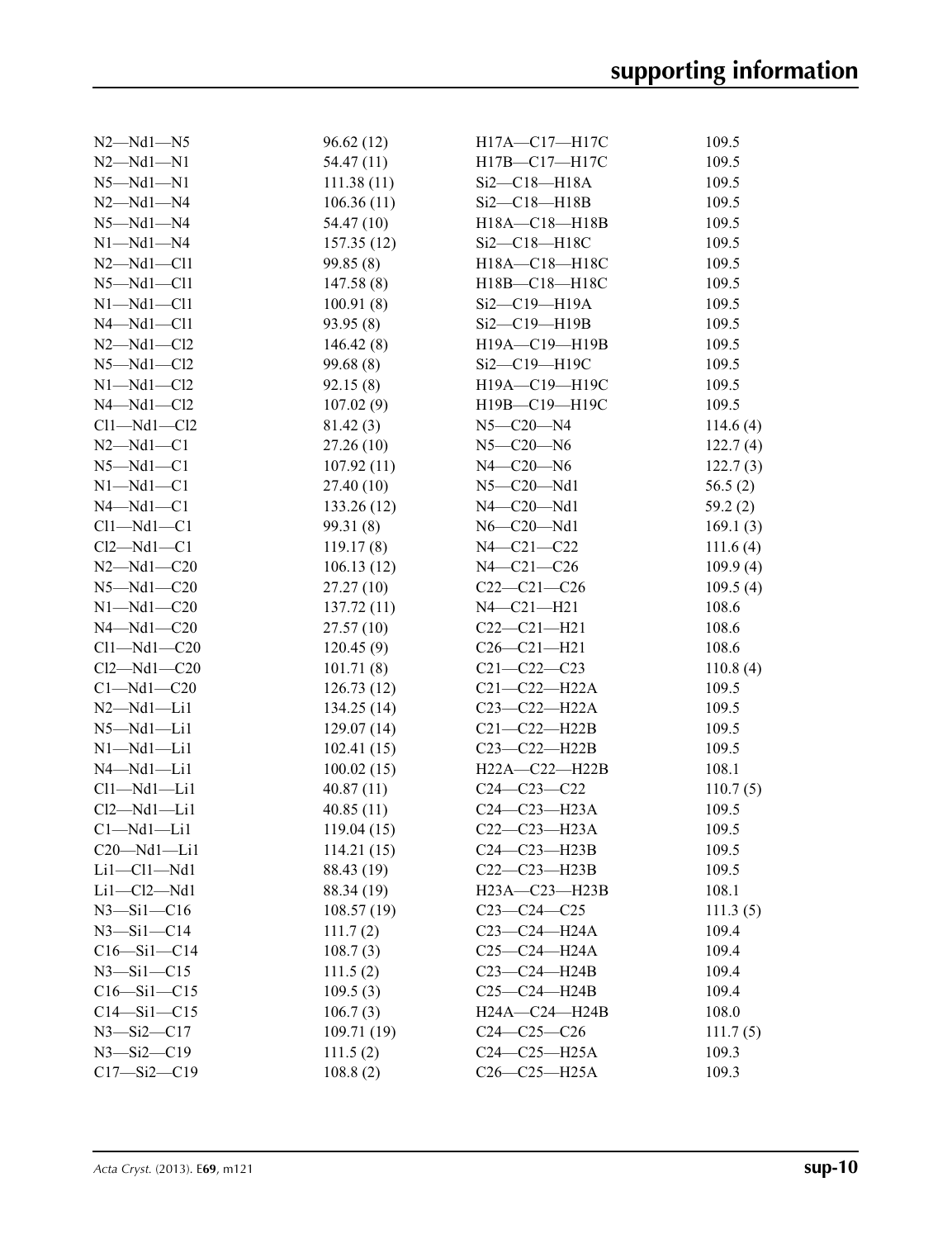| $N3 - Si2 - C18$    | 110.9(2)   | $C24-C25-H25B$      | 109.3    |
|---------------------|------------|---------------------|----------|
| $C17 - Si2 - C18$   | 109.1(3)   | $C26 - C25 - H25B$  | 109.3    |
| $C19 - Si2 - C18$   | 106.8(3)   | $H25A - C25 - H25B$ | 107.9    |
| N6-Si3-C34          | 112.1(2)   | $C21 - C26 - C25$   | 110.2(4) |
| $N6 - Si3 - C33$    | 109.3(2)   | $C21-C26-H26A$      | 109.6    |
| $C34 - Si3 - C33$   | 108.6(3)   | $C25 - C26 - H26A$  | 109.6    |
| $N6 - Si3 - C35$    | 110.5(2)   | $C21 - C26 - H26B$  | 109.6    |
| $C34 - Si3 - C35$   | 106.8(3)   | $C25-C26-H26B$      | 109.6    |
| $C33 - Si3 - C35$   | 109.4(3)   | H26A-C26-H26B       | 108.1    |
| $N6 - Si4 - C38$    | 110.51(19) | N5-C27-C32          | 109.5(3) |
| $N6 - Si4 - C36$    | 110.6(2)   | $N5 - C27 - C28$    | 111.5(3) |
| $C38 - Si4 - C36$   | 110.0(2)   | $C32-C27-C28$       | 109.1(4) |
| $N6 - Si4 - C37$    | 111.6(2)   | N5-C27-H27          | 108.9    |
| $C38 - Si4 - C37$   | 108.4(3)   | C32-C27-H27         | 108.9    |
| $C36 - Si4 - C37$   | 105.6(3)   | C28-C27-H27         | 108.9    |
| $C42 - 01 - C39$    | 107.7(4)   | $C27 - C28 - C29$   | 111.7(4) |
| $C42 - 01 - Li1$    | 124.5(4)   | C27-C28-H28A        | 109.3    |
| $C39 - 01 - Li1$    | 116.2(4)   | $C29 - C28 - H28A$  | 109.3    |
| $C46 - O2 - C43$    | 110.5(4)   | C27-C28-H28B        | 109.3    |
| $C46 - 02 - Li1$    | 124.0(4)   | C29-C28-H28B        | 109.3    |
| $C43 - 02 - Li1$    | 124.6(4)   | H28A—C28—H28B       | 108.0    |
| $C1 - N1 - C2$      | 122.8(3)   | $C30-C29-C28$       | 110.7(5) |
| $Cl-M1-Md1$         | 94.1(2)    | $C30-C29-H29A$      | 109.5    |
| $C2-M1-Md1$         | 140.3(3)   | C28-C29-H29A        | 109.5    |
| $C1 - N2 - C8$      | 123.4(3)   | C30-C29-H29B        | 109.5    |
| $Cl-M2-Md1$         | 96.7(2)    | C28-C29-H29B        | 109.5    |
| $C8 - N2 - Nd1$     | 139.8(3)   | H29A-C29-H29B       | 108.1    |
| $Cl-M3-Si1$         | 117.2(2)   | $C31 - C30 - C29$   | 111.0(5) |
| $C1 - N3 - Si2$     | 117.6(2)   | $C31 - C30 - H30A$  | 109.4    |
| $Si1 - N3 - Si2$    | 125.24(19) | $C29 - C30 - H30A$  | 109.4    |
| $C20 - N4 - C21$    | 122.3(3)   | $C31 - C30 - H30B$  | 109.4    |
| $C20 - N4 - Nd1$    | 93.2(2)    | C29-C30-H30B        | 109.4    |
| $C21 - N4 - Nd1$    | 141.9(3)   | H30A-C30-H30B       | 108.0    |
| $C20 - N5 - C27$    | 123.4(3)   | $C30 - C31 - C32$   | 111.2(5) |
| $C20 - N5 - Nd1$    | 96.2(2)    | $C30-C31-H31A$      | 109.4    |
| $C27 - N5 - Nd1$    | 138.8(2)   | $C32 - C31 - H31A$  | 109.4    |
| $C20 - N6 - Si3$    | 117.8(3)   | C30-C31-H31B        | 109.4    |
| $C20 - N6 - Si4$    | 118.4(3)   | $C32-C31-H31B$      | 109.4    |
| $Si3 - N6 - Si4$    | 123.82(19) | H31A-C31-H31B       | 108.0    |
| $N2-C1-N1$          | 113.9(3)   | $C31 - C32 - C27$   | 111.4(4) |
| $N2 - C1 - N3$      | 122.9(4)   | $C31 - C32 - H32A$  | 109.3    |
| $N1-C1-N3$          | 123.2(3)   | $C27 - C32 - H32A$  | 109.3    |
| $N2-C1-Md1$         | 56.0(2)    | $C31 - C32 - H32B$  | 109.3    |
| $N1-C1-Md1$         | 58.5(2)    | $C27 - C32 - H32B$  | 109.3    |
| $N3$ – $Cl$ – $Nd1$ | 172.3(3)   | H32A-C32-H32B       | 108.0    |
| $N1-C2-C3$          | 110.9(3)   | Si3-C33-H33A        | 109.5    |
| $N1-C2-C7$          | 110.1(3)   | $Si3$ — $C33$ —H33B | 109.5    |
| $C3-C2-C7$          | 109.5(3)   | H33A-C33-H33B       | 109.5    |
|                     |            |                     |          |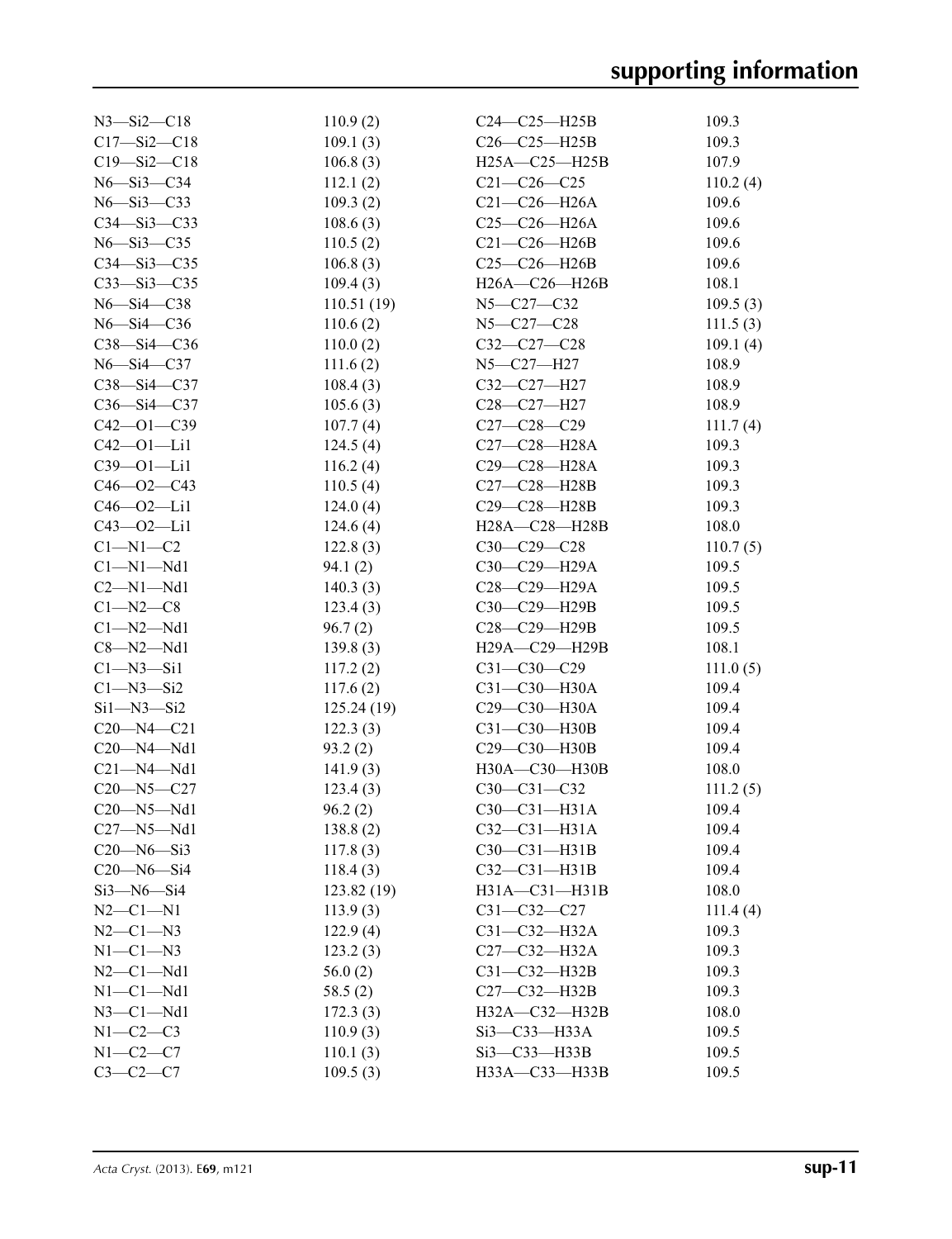| $N1-C2-H2$         | 108.8    | Si3-C33-H33C           | 109.5    |
|--------------------|----------|------------------------|----------|
| $C3-C2-H2$         | 108.8    | H33A—C33—H33C          | 109.5    |
| $C7-C2-H2$         | 108.8    | H33B-C33-H33C          | 109.5    |
| $C2 - C3 - C4$     | 112.2(3) | Si3-C34-H34A           | 109.5    |
| $C2-C3-H3A$        | 109.2    | Si3-C34-H34B           | 109.5    |
| $C4-C3-H3A$        | 109.2    | H34A-C34-H34B          | 109.5    |
| $C2-C3-H3B$        | 109.2    | Si3-C34-H34C           | 109.5    |
| $C4-C3-H3B$        | 109.2    | H34A—C34—H34C          | 109.5    |
| $H3A - C3 - H3B$   | 107.9    | H34B-C34-H34C          | 109.5    |
| $C5-C4-C3$         | 111.4(4) | $Si3-C35-H35A$         | 109.5    |
| $C5-C4-H4A$        | 109.4    | $Si3-C35-H35B$         | 109.5    |
| $C3-C4-H4A$        | 109.4    | H35A-C35-H35B          | 109.5    |
| $C5-C4-HAB$        | 109.4    | $Si3$ — $C35$ — $H35C$ | 109.5    |
| $C3-C4-H4B$        | 109.4    | H35A-C35-H35C          | 109.5    |
| $HA$ —C4— $H$ 4B   | 108.0    | H35B-C35-H35C          | 109.5    |
| $C4-C5-C6$         | 110.1(4) | Si4-C36-H36A           | 109.5    |
| $C4-C5-H5A$        | 109.6    | Si4-C36-H36B           | 109.5    |
| $C6-C5-H5A$        | 109.6    | H36A-C36-H36B          | 109.5    |
| $C4-C5-H5B$        | 109.6    | Si4-C36-H36C           | 109.5    |
| $C6-C5-H5B$        | 109.6    | H36A—C36—H36C          | 109.5    |
| $H5A - C5 - H5B$   | 108.1    | H36B-C36-H36C          | 109.5    |
| $C5-C6-C7$         | 111.7(4) | $Si4$ —C37—H37A        | 109.5    |
| $C5-C6-H6A$        | 109.3    | Si4-C37-H37B           | 109.5    |
| $C7-C6-H6A$        | 109.3    | H37A-C37-H37B          | 109.5    |
| $C5-C6-HAB$        | 109.3    | Si4-C37-H37C           | 109.5    |
| $C7-C6-H6B$        | 109.3    | H37A—C37—H37C          | 109.5    |
| $H6A-C6-H6B$       | 107.9    | H37B-C37-H37C          | 109.5    |
| $C6-C7-C2$         | 111.1(4) | Si4-C38-H38A           | 109.5    |
| $C6-C7-H7A$        | 109.4    | Si4—C38—H38B           | 109.5    |
| $C2-C7-H7A$        | 109.4    | H38A-C38-H38B          | 109.5    |
| $C6-C7-H7B$        | 109.4    | Si4-C38-H38C           | 109.5    |
| $C2-C7-H7B$        | 109.4    | H38A-C38-H38C          | 109.5    |
| $H7A - C7 - H7B$   | 108.0    | H38B-C38-H38C          | 109.5    |
| $N2-C8-C13$        | 109.1(4) | $O1 - C39 - C40$       | 108.2(5) |
| $N2-C8-C9$         | 111.2(3) | $O1 - C39 - H39A$      | 110.1    |
| $C13-C8-C9$        | 108.8(4) | C40-C39-H39A           | 110.1    |
| $N2 - C8 - H8$     | 109.2    | O1-C39-H39B            | 110.1    |
| $C13-C8-H8$        | 109.2    | C40-C39-H39B           | 110.1    |
| $C9-C8-H8$         | 109.2    | H39A-C39-H39B          | 108.4    |
| $C10-C9-C8$        | 113.4(4) | $C39-C40-C41$          | 104.0(5) |
| $C10-C9-$ H9A      | 108.9    | C39-C40-H40A           | 111.0    |
| $C8-C9-H9A$        | 108.9    | $C41 - C40 - H40A$     | 111.0    |
| С10-С9-Н9В         | 108.9    | СЗ9-С40-Н40В           | 111.0    |
| $C8-C9$ -H9B       | 108.9    | C41-C40-H40B           | 111.0    |
| Н9А-С9-Н9В         | 107.7    | H40A-C40-H40B          | 109.0    |
| $C11 - C10 - C9$   | 110.9(5) | $C40-C41-C42$          | 103.1(6) |
| $C11 - C10 - H10A$ | 109.5    | $C40-C41-H41A$         | 111.1    |
| $C9 - C10 - H10A$  | 109.5    | $C42 - C41 - H41A$     | 111.1    |
|                    |          |                        |          |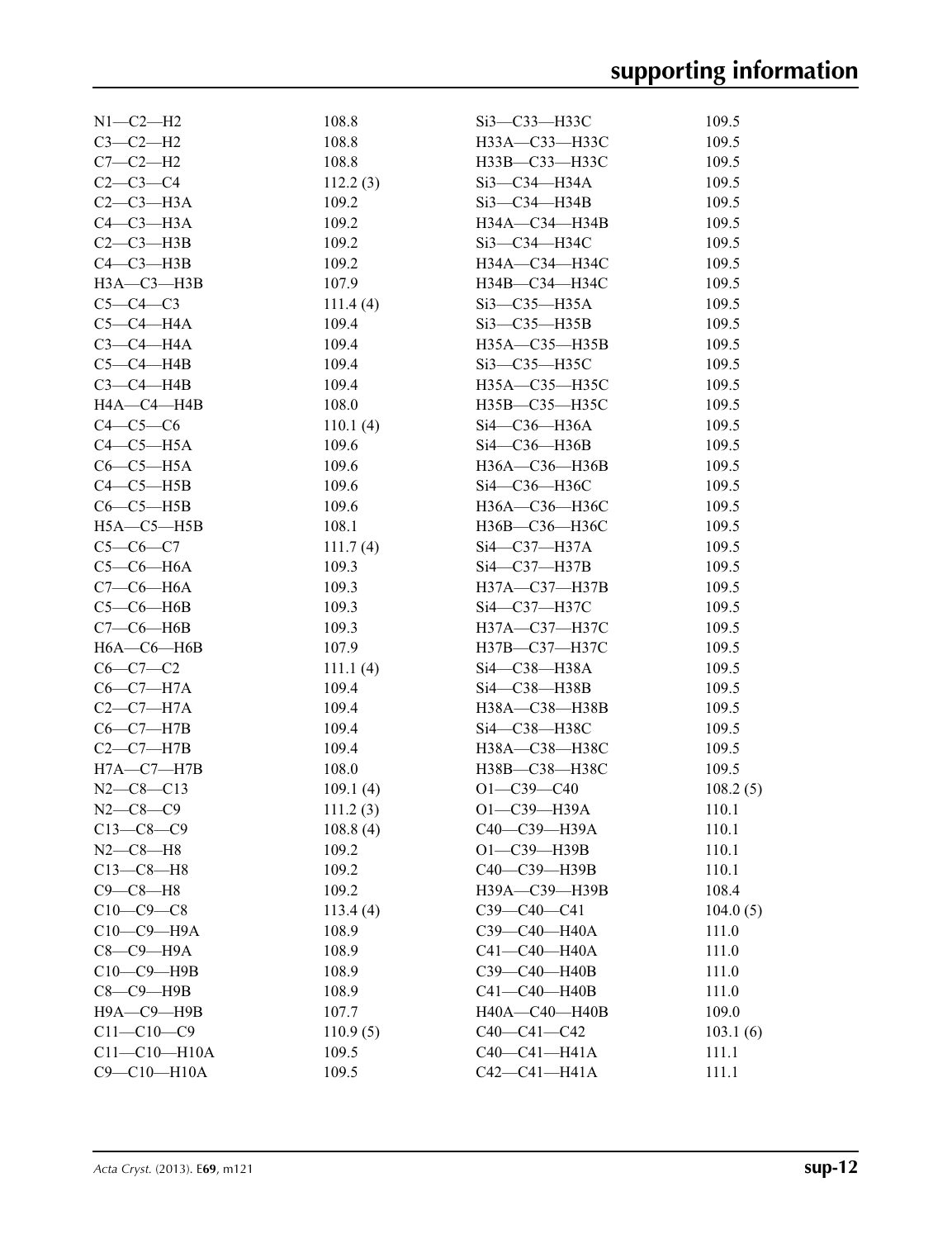| $C11 - C10 - H10B$           | 109.5       | $C40 - C41 - H41B$    | 111.1       |
|------------------------------|-------------|-----------------------|-------------|
| $C9 - C10 - H10B$            | 109.5       | C42—C41—H41B          | 111.1       |
| $H10A - C10 - H10B$          | 108.0       | H41A—C41—H41B         | 109.1       |
| $C10-C11-C12$                | 111.4(5)    | $O1 - C42 - C41$      | 104.4(5)    |
| $C10-C11-H11A$               | 109.3       | O1-C42-H42A           | 110.9       |
| $C12 - C11 - H11A$           | 109.3       | C41—C42—H42A          | 110.9       |
| $C10-C11-H11B$               | 109.3       | $O1 - C42 - H42B$     | 110.9       |
| $C12 - C11 - H11B$           | 109.3       | C41-C42-H42B          | 110.9       |
| H11A-C11-H11B                | 108.0       | H42A—C42—H42B         | 108.9       |
| $C11 - C12 - C13$            | 111.4(5)    | $O2-C43-C44$          | 105.7(5)    |
| $C11 - C12 - H12A$           | 109.4       | O2—C43—H43A           | 110.6       |
| C13-C12-H12A                 | 109.4       | C44—C43—H43A          | 110.6       |
| $C11 - C12 - H12B$           | 109.4       | O2—C43—H43B           | 110.6       |
| $C13 - C12 - H12B$           | 109.4       | C44—C43—H43B          | 110.6       |
| H12A-C12-H12B                | 108.0       | H43A-C43-H43B         | 108.7       |
| $C8 - C13 - C12$             | 111.3(5)    | $C43 - C44 - C45$     | 106.9(5)    |
| C8-C13-H13A                  | 109.4       | С43—С44—Н44А          | 110.3       |
| $C12 - C13 - H13A$           | 109.4       | С45—С44—Н44А          | 110.3       |
| $C8-C13-H13B$                | 109.4       | C43—C44—H44B          | 110.3       |
| C12-C13-H13B                 | 109.4       | C45—C44—H44B          | 110.3       |
|                              | 108.0       | H44A—C44—H44B         | 108.6       |
| H13A—C13—H13B                |             | C46—C45—C44           |             |
| Sil—C14—H14A                 | 109.5       |                       | 104.9(5)    |
| Si1—C14—H14B                 | 109.5       | C46—C45—H45A          | 110.8       |
| H14A-C14-H14B                | 109.5       | C44—C45—H45A          | 110.8       |
| $Si1-C14-H14C$               | 109.5       | C46—C45—H45B          | 110.8       |
| H14A—C14—H14C                | 109.5       | C44—C45—H45B          | 110.8       |
| $H14B - C14 - H14C$          | 109.5       | H45A—C45—H45B         | 108.8       |
| $Si1-C15-H15A$               | 109.5       | $O2-C46-C45$          | 106.7(5)    |
| $Si1-C15-H15B$               | 109.5       | O2—C46—H46A           | 110.4       |
| $H15A - C15 - H15B$          | 109.5       | С45—С46—Н46А          | 110.4       |
| $Si1-C15-H15C$               | 109.5       | O2—C46—H46B           | 110.4       |
| H15A-C15-H15C                | 109.5       | C45—C46—H46B          | 110.4       |
| $H15B - C15 - H15C$          | 109.5       | H46A—C46—H46B         | 108.6       |
| $Si1-C16-H16A$               | 109.5       | $O1 - Li1 - O2$       | 100.0(4)    |
| Si1—C16—H16B                 | 109.5       | 01—Li1—Cl2            | 113.7(3)    |
| $H16A - C16 - H16B$          | 109.5       | $O2$ —Li $1$ —Cl2     | 107.6(3)    |
| $Si1-C16-H16C$               | 109.5       | $O1 - Li1 - Cl1$      | 122.5(4)    |
| H16A-C16-H16C                | 109.5       | $O2 - Li1 - Cl1$      | 111.4(4)    |
| H16B-C16-H16C                | 109.5       | $Cl2$ -Li $1$ -Cl1    | 101.1(3)    |
| Si2-C17-H17A                 | 109.5       | $O1 - Li1 - Nd1$      | 143.1(3)    |
| $Si2-C17-H17B$               | 109.5       | $O2$ -Li $1$ -Nd $1$  | 116.3(4)    |
| H17A-C17-H17B                | 109.5       | $Cl2$ -Li $1$ -Nd $1$ | 50.82(16)   |
| $Si2$ - $Cl7$ - $H17C$       | 109.5       | $Cl1$ —Li $1$ —Nd $1$ | 50.70(16)   |
| $N2$ — $Nd1$ — $Cl1$ — $Li1$ | 151.9(2)    | Nd1-N2-C8-C13         | $-35.5(6)$  |
| $N5 - Nd1 - Cl1 - Li1$       | $-88.7(2)$  | $C1 - N2 - C8 - C9$   | $-101.0(5)$ |
| $N1 - Nd1 - Cl1 - Li1$       | 96.4(2)     | $Nd1 - N2 - C8 - C9$  | 84.5(5)     |
| $N4 - Nd1 - Cl1 - Li1$       | $-100.8(2)$ | $N2-C8-C9-C10$        | $-175.9(4)$ |
|                              |             |                       |             |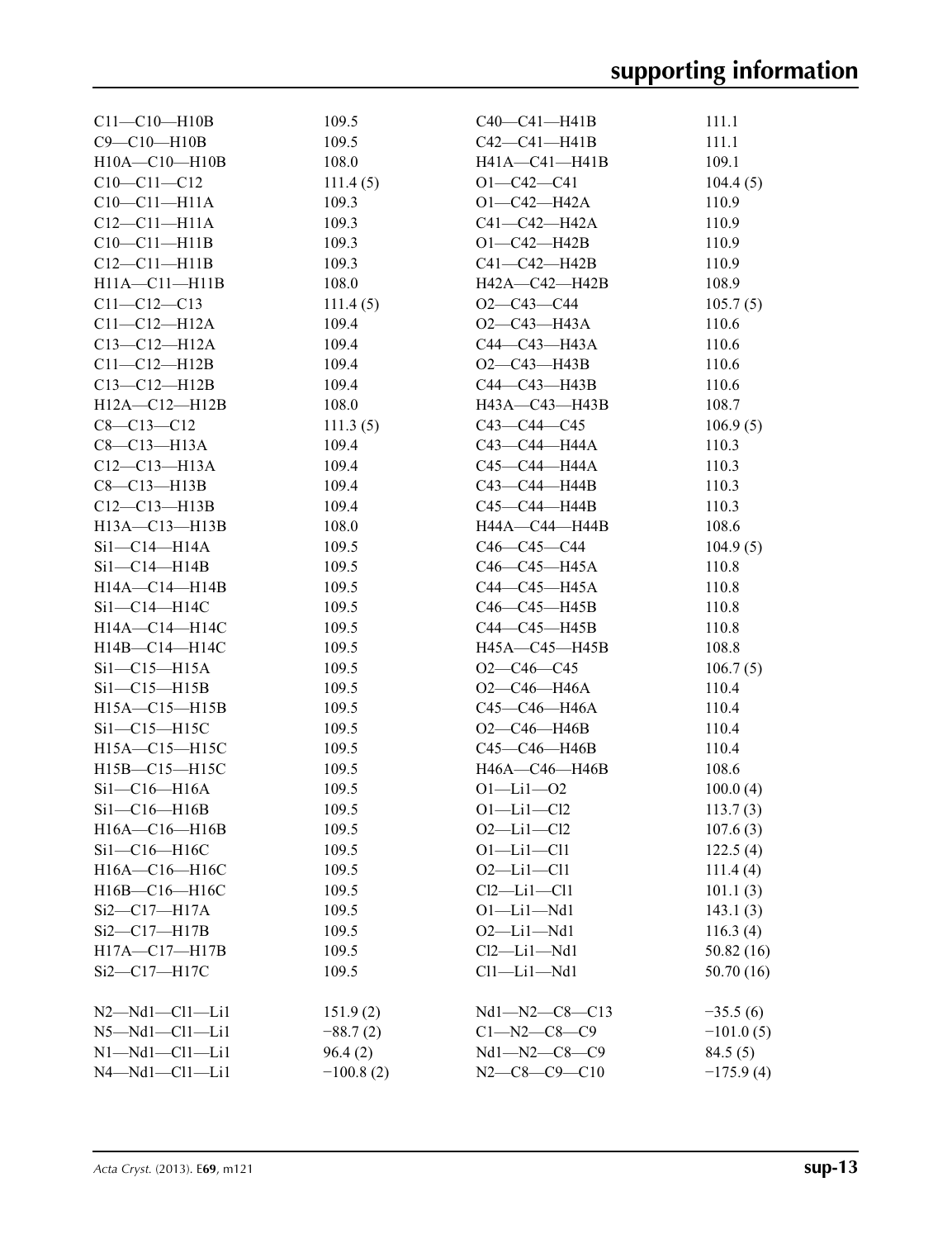| $Cl2-Md1-Cl1-Li1$       | 5.87(19)    | $C13-C8-C9-C10$              | $-55.7(6)$   |
|-------------------------|-------------|------------------------------|--------------|
| $Cl-Md1-Cl1-Li1$        | 124.2(2)    | $C8-C9-C10-C11$              | 55.5(7)      |
| $C20 - Nd1 - Cl1 - Li1$ | $-92.7(2)$  | $C9 - C10 - C11 - C12$       | $-54.2(7)$   |
| $N2 - Nd1 - Cl2 - Li1$  | $-100.8(2)$ | $C10-C11-C12-C13$            | 55.4(7)      |
| $N5 - Nd1 - Cl2 - Li1$  | 141.3(2)    | $N2-C8-C13-C12$              | 176.9(4)     |
| $N1 - Nd1 - Cl2 - Li1$  | $-106.6(2)$ | $C9 - C8 - C13 - C12$        | 55.5(6)      |
| $N4 - Nd1 - Cl2 - Li1$  | 85.7(2)     | $C11-C12-C13-C8$             | $-56.7(7)$   |
| $Cl1-Md1-Cl2-Li1$       | $-5.87(19)$ | $C27 - N5 - C20 - N4$        | 179.6(4)     |
| $Cl-Md1-Cl2-Li1$        | $-101.8(2)$ | $Nd1 - N5 - C20 - N4$        | $-12.1(4)$   |
| $C20$ —Nd1—Cl2—Li1      | 113.6(2)    | $C27 - N5 - C20 - N6$        | $-1.2(6)$    |
| $N2 - Nd1 - N1 - C1$    | $-5.2(2)$   | $Nd1 - N5 - C20 - N6$        | 167.1(3)     |
| $N5-Md1-N1-C1$          | $-87.9(2)$  | $C27 - N5 - C20 - Nd1$       | $-168.3(4)$  |
| $N4 - Nd1 - N1 - C1$    | $-40.9(4)$  | $C21 - N4 - C20 - N5$        | 177.3(4)     |
| $Cl1-Md1-N1-C1$         | 89.2(2)     | Nd1-N4-C20-N5                | 11.8(4)      |
| $Cl2-Md1-N1-C1$         | 170.9(2)    | $C21 - N4 - C20 - N6$        | $-1.9(6)$    |
| $C20$ —Nd1—N1—C1        | $-79.0(3)$  | $Nd1 - N4 - C20 - N6$        | $-167.4(3)$  |
| $Li1-Md1-N1-C1$         | 131.0(2)    | $C21 - N4 - C20 - Nd1$       | 165.5(4)     |
| $N2 - Nd1 - N1 - C2$    | $-164.8(4)$ | $Si3 - N6 - C20 - N5$        | 96.4(4)      |
| $N5-Md1-N1-C2$          | 112.5(4)    | $Si4 - N6 - C20 - N5$        | $-84.4(5)$   |
| $N4 - Nd1 - N1 - C2$    | 159.5(3)    | $Si3 - N6 - C20 - N4$        | $-84.5(5)$   |
| $Cl1-Md1-N1-C2$         | $-70.4(4)$  | $Si4 - N6 - C20 - N4$        | 94.8(4)      |
| $Cl2-Md1-N1-C2$         | 11.3(4)     | $Si3 - N6 - C20 - Nd1$       | 179 (100)    |
| $C1-Md1-N1-C2$          | $-159.6(5)$ | $Si4$ — $N6$ — $C20$ — $Nd1$ | $-2.0(16)$   |
| $C20 - Nd1 - N1 - C2$   | 121.3(4)    | $N2 - Nd1 - C20 - N5$        | $-72.6(3)$   |
| $Li1-Md1-N1-C2$         | $-28.7(4)$  | $N1 - Nd1 - C20 - N5$        | $-18.1(3)$   |
| $N5 - Nd1 - N2 - C1$    | 116.8(2)    | $N4 - Nd1 - C20 - N5$        | $-167.2(4)$  |
| $N1 - Nd1 - N2 - C1$    | 5.2(2)      | $Cl1-Md1-C20-N5$             | 175.3(2)     |
| $N4 - Nd1 - N2 - C1$    | 171.7(2)    | $Cl2$ —Nd1—C20—N5            | 88.4 (2)     |
| $Cl1 - Nd1 - N2 - Cl$   | $-91.2(2)$  | $C1-Md1-C20-N5$              | $-52.4(3)$   |
| $Cl2-Md1-N2-C1$         | $-1.9(3)$   | $Li1-Md1-C20-N5$             | 129.5(3)     |
| $C20$ —Nd1—N2—C1        | 142.9(2)    | $N2 - Nd1 - C20 - N4$        | 94.6 (3)     |
| $Li1-Md1-N2-C1$         | $-65.7(3)$  | $N5 - Nd1 - C20 - N4$        | 167.2(4)     |
| $N5-Md1-N2-C8$          | $-67.8(4)$  | $N1 - Nd1 - C20 - N4$        | 149.0(2)     |
| $N1-Md1-N2-C8$          | $-179.4(5)$ | $Cl1 - Nd1 - C20 - N4$       | $-17.6(3)$   |
| $N4 - Nd1 - N2 - C8$    | $-13.0(4)$  | $Cl2$ —Nd1—C20—N4            | $-104.4(2)$  |
| $Cl1-Md1-N2-C8$         | 84.1 (4)    | $C1 - Nd1 - C20 - N4$        | 114.7(3)     |
| $Cl2-Md1-N2-C8$         | 173.4(3)    | $Li1-Md1-C20-M4$             | $-63.3(3)$   |
| $Cl-Md1-N2-C8$          | 175.4(6)    | $N2 - Nd1 - C20 - N6$        | $-162.1(15)$ |
| $C20 - Nd1 - N2 - C8$   | $-41.7(4)$  | $N5 - Nd1 - C20 - N6$        | $-89.5(15)$  |
| $Li1-Md1-N2-C8$         | 109.7(4)    | $N1 - Nd1 - C20 - N6$        | $-107.6(15)$ |
| $C16 - Si1 - N3 - C1$   | 8.7(4)      | $N4 - Nd1 - C20 - N6$        | 103.4(15)    |
| $C14 - Si1 - N3 - C1$   | 128.6(3)    | $Cl1-Md1-C20-N6$             | 85.8 (15)    |
| $C15 - Si1 - N3 - C1$   | $-112.1(3)$ | $Cl2-Md1-C20-N6$             | $-1.0(15)$   |
| $C16 - Si1 - N3 - Si2$  | $-172.2(3)$ | $C1 - Nd1 - C20 - N6$        | $-141.9(14)$ |
| $C14 - Si1 - N3 - Si2$  | $-52.4(3)$  | $Li1-Md1-C20-N6$             | 40.0(15)     |
| $C15 - Si1 - N3 - Si2$  | 67.0(3)     | $C20 - N4 - C21 - C22$       | $-103.6(5)$  |
| $C17 - Si2 - N3 - C1$   | 6.7(4)      | $Nd1 - N4 - C21 - C22$       | 52.6(6)      |
| $C19 - Si2 - N3 - C1$   | 127.3(3)    | $C20 - N4 - C21 - C26$       | 134.8(4)     |
|                         |             |                              |              |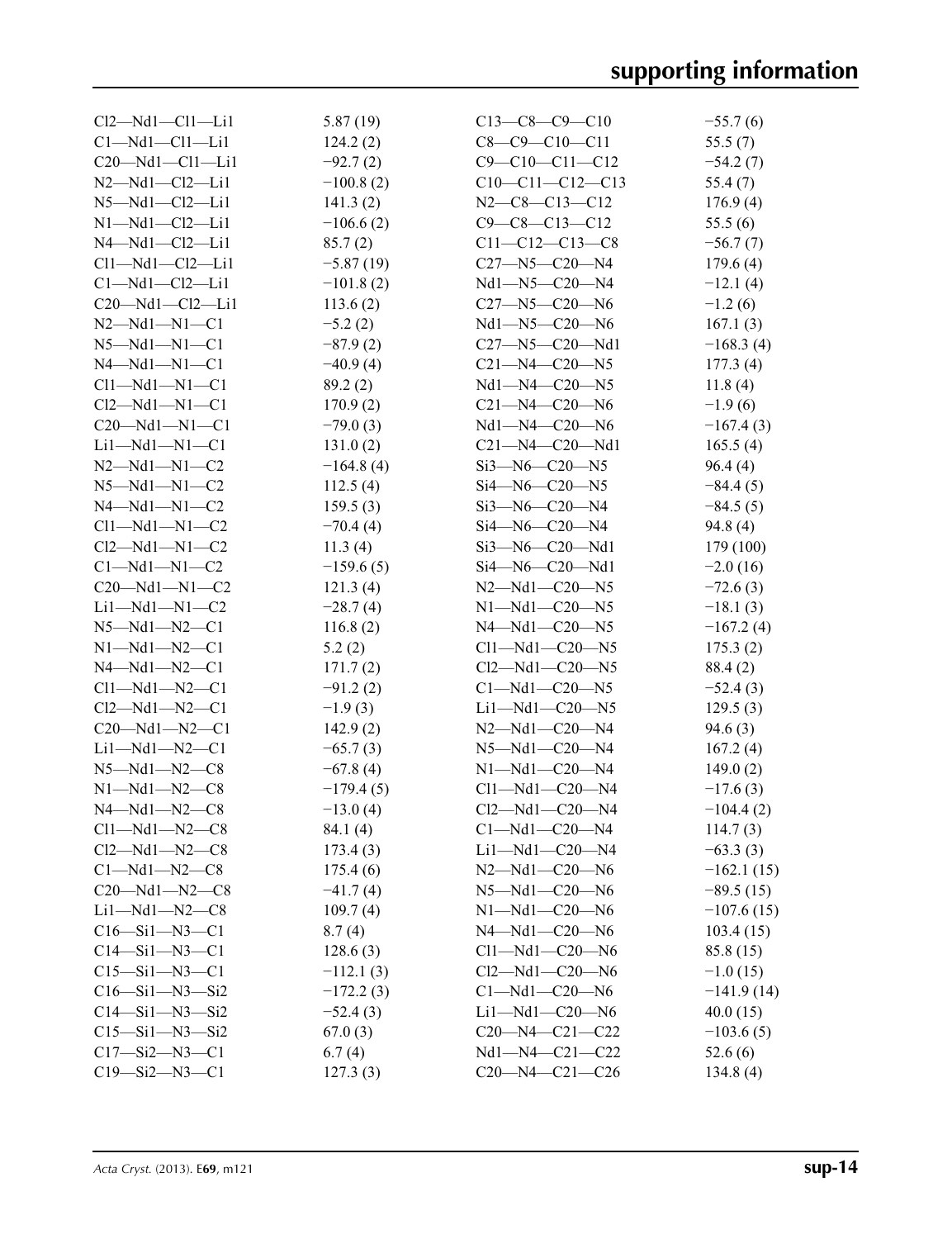| $C18 - Si2 - N3 - C1$                          | $-113.9(4)$               | $Nd1 - N4 - C21 - C26$                      | $-69.1(6)$  |
|------------------------------------------------|---------------------------|---------------------------------------------|-------------|
| $C17 - Si2 - N3 - Si1$                         | $-172.3(3)$               | $N4 - C21 - C22 - C23$                      | 178.9(4)    |
| $C19 - Si2 - N3 - Si1$                         | $-51.7(3)$                | $C26-C21-C22-C23$                           | $-59.2(5)$  |
| $C18 - Si2 - N3 - Si1$                         | 67.1(3)                   | $C21 - C22 - C23 - C24$                     | 57.8(6)     |
| $N2 - Nd1 - N4 - C20$                          | $-93.6(3)$                | $C22-C23-C24-C25$                           | $-54.8(7)$  |
| $N5 - Nd1 - N4 - C20$                          | $-7.2(2)$                 | $C23-C24-C25-C26$                           | 54.8 (7)    |
| $N1 - Nd1 - N4 - C20$                          | $-64.0(4)$                | $N4-C21-C26-C25$                            | $-178.9(5)$ |
| $Cl1-Md1-N4-C20$                               | 164.9(2)                  | $C22-C21-C26-C25$                           | 58.2 (6)    |
| $Cl2 - Nd1 - N4 - C20$                         | 82.7(2)                   | $C24-C25-C26-C21$                           | $-56.3(7)$  |
| $Cl-Md1-M4-C20$                                | $-88.4(3)$                | $C20 - N5 - C27 - C32$                      | 138.5(4)    |
| $Li1-Md1-N4-C20$                               | 124.1(3)                  | Nd1-N5-C27-C32                              | $-23.6(6)$  |
| $N2 - Nd1 - N4 - C21$                          | 106.4(4)                  | $C20 - N5 - C27 - C28$                      | $-100.7(5)$ |
| $N5 - Nd1 - N4 - C21$                          | $-167.2(5)$               | Nd1-N5-C27-C28                              | 97.2(5)     |
| $N1 - Nd1 - N4 - C21$                          | 136.0(4)                  | N5-C27-C28-C29                              | $-177.9(4)$ |
| $Cl1-Md1-N4-C21$                               | 4.9(4)                    | $C32-C27-C28-C29$                           | $-56.8(5)$  |
| $Cl2-Md1-M4-C21$                               | $-77.3(4)$                | $C27-C28-C29-C30$                           | 56.1(6)     |
| $Cl-Md1-M4-C21$                                | 111.6(4)                  | $C28-C29-C30-C31$                           |             |
|                                                |                           | $C29-C30-C31-C32$                           | $-54.8(6)$  |
| $C20$ —Nd1—N4—C21                              | $-160.0(6)$<br>$-35.9(5)$ |                                             | 55.8 $(7)$  |
| $Li1-Md1-N4-C21$                               |                           | $C30-C31-C32-C27$                           | $-57.8(6)$  |
| $N2 - Nd1 - N5 - C20$<br>$N1 - Nd1 - N5 - C20$ | 112.7(2)                  | $N5 - C27 - C32 - C31$<br>$C28-C27-C32-C31$ | 179.7(4)    |
| $N4 - Nd1 - N5 - C20$                          | 167.0(2)                  |                                             | 57.5(5)     |
|                                                | 7.3(2)                    | $C42 - 01 - C39 - C40$                      | 4.4(6)      |
| $Cl1-Md1-N5-C20$                               | $-7.6(3)$                 | $Li1 - O1 - C39 - C40$                      | $-140.5(5)$ |
| $Cl2-Md1-N5-C20$                               | $-96.8(2)$                | $O1 - C39 - C40 - C41$                      | 18.1(7)     |
| $Cl-Md1-N5-C20$                                | 138.1(2)                  | $C39-C40-C41-C42$                           | $-32.3(7)$  |
| $Li1-Md1-N5-C20$                               | $-65.0(3)$                | $C39 - 01 - C42 - C41$                      | $-24.7(6)$  |
| $N2 - Nd1 - N5 - C27$                          | $-82.2(4)$                | $Li1 - O1 - C42 - C41$                      | 116.6(5)    |
| $N1 - Nd1 - N5 - C27$                          | $-27.9(4)$                | $C40-C41-C42-01$                            | 35.4(6)     |
| $N4 - Nd1 - N5 - C27$                          | 172.4(5)                  | $C46 - 02 - C43 - C44$                      | 12.9(8)     |
| $Cl1-Md1-N5-C27$                               | 157.5(3)                  | Li1—O2—C43—C44                              | $-156.6(6)$ |
| $Cl2-Md1-N5-C27$                               | 68.3(4)                   | $O2-C43-C44-C45$                            | $-22.0(9)$  |
| $Cl-Md1-N5-C27$                                | $-56.8(4)$                | $C43-C44-C45-C46$                           | 22.8(9)     |
| $C20 - Nd1 - N5 - C27$                         | 165.1(6)                  | $C43 - O2 - C46 - C45$                      | 1.4(9)      |
| $Li1-Md1-N5-C27$                               | 100.1(4)                  | $Li1 - O2 - C46 - C45$                      | 171.0(5)    |
| $C34 - Si3 - N6 - C20$                         | $-115.2(3)$               | $C44-C45-C46-02$                            | $-14.7(9)$  |
| $C33 - Si3 - N6 - C20$                         | 5.3 $(4)$                 | $C42 - 01 - Li1 - 02$                       | 164.3(4)    |
| $C35 - Si3 - N6 - C20$                         | 125.8(3)                  | $C39 - 01 - Li1 - 02$                       | $-57.3(5)$  |
| $C34 - Si3 - N6 - Si4$                         | 65.7(3)                   | $C42 - 01 - Li1 - C12$                      | $-81.2(5)$  |
| $C33 - Si3 - N6 - Si4$                         | $-173.9(3)$               | $C39 - 01 - Li1 - C12$                      | 57.1(5)     |
| $C35 - Si3 - N6 - Si4$                         | $-53.4(3)$                | $C42 - 01 - Li1 - Cl1$                      | 40.8(6)     |
| $C38 - Si4 - N6 - C20$                         | 10.9(4)                   | $C39 - 01 - Li1 - Cl1$                      | 179.1(4)    |
| $C36 - Si4 - N6 - C20$                         | 133.0(3)                  | $C42 - 01 - Li1 - Nd1$                      | $-25.6(7)$  |
| $C37 - Si4 - N6 - C20$                         | $-109.7(3)$               | $C39 - 01 - Li1 - Nd1$                      | 112.8(6)    |
| $C38 - Si4 - N6 - Si3$                         | $-169.9(2)$               | $C46 - 02 - Li1 - 01$                       | $-69.5(6)$  |
| $C36 - Si4 - N6 - Si3$                         | $-47.8(3)$                | $C43 - 02 - Li1 - 01$                       | 98.6(6)     |
| $C37 - Si4 - N6 - Si3$                         | 69.4 (3)                  | $C46 - 02 - Li1 - Cl2$                      | 171.5(5)    |
| $C8 - N2 - C1 - N1$                            | 175.0(4)                  | $C43 - 02 - Li1 - Cl2$                      | $-20.4(7)$  |
| $Nd1 - N2 - C1 - N1$                           | $-8.6(4)$                 | $C46 - 02 - Li1 - Cl1$                      | 61.5(7)     |